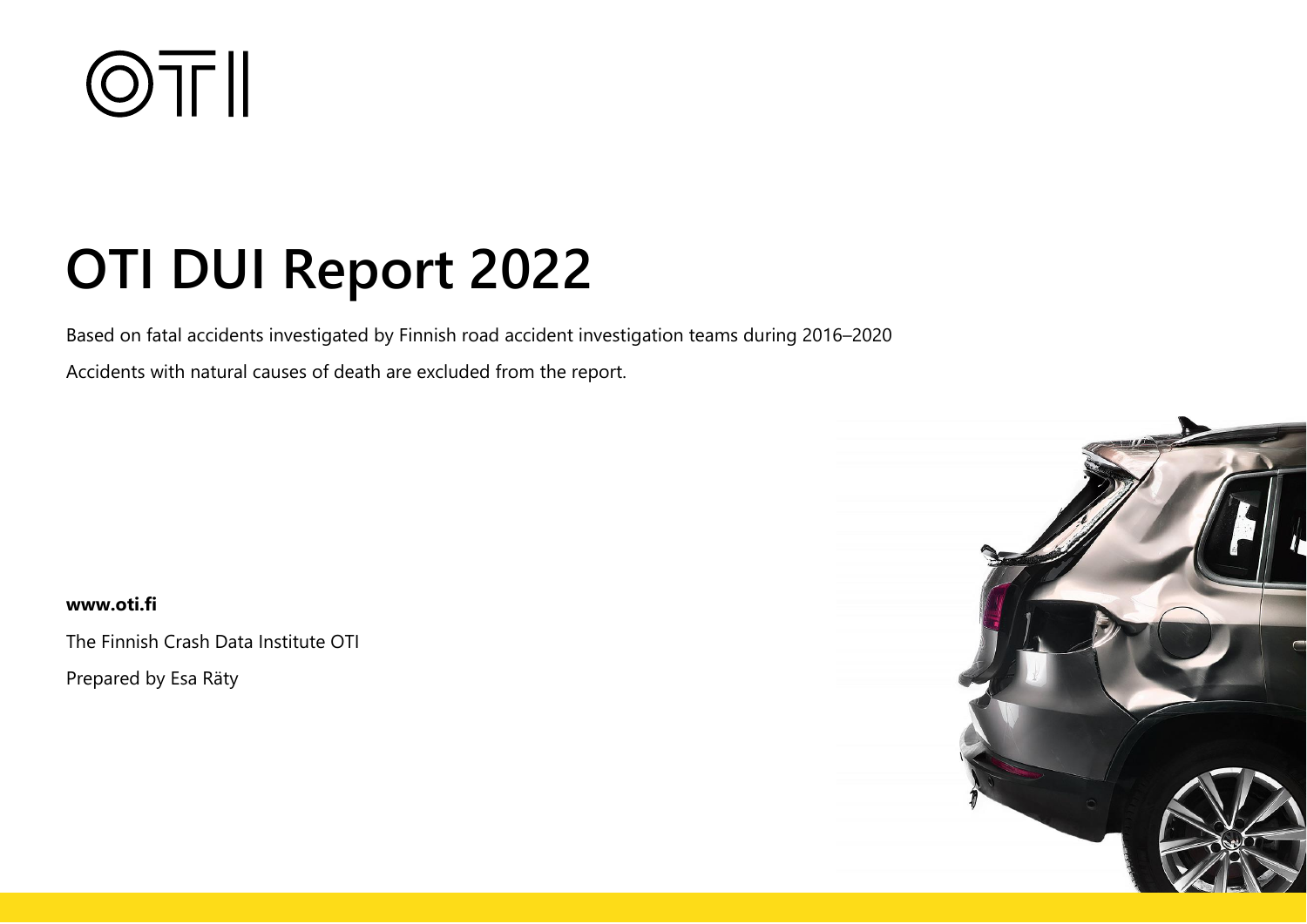# **Definitions**

#### **Drink driving accident**

Accident caused by a person whose blood alcohol content was at least 0.5 g/l. The person could also have been under the influence of a combination of alcohol and another substance (illegal drugs and/or medicines that might affect driving).

#### **Drug driving accident**

Accident caused by a person who was under the influence of illegal drugs. The person could also have been under the influence of a combination of illegal drug and another substance (alcohol and/or medicines that might affect driving).

#### **Medicine accident**

Accident caused by a person who was under the influence of medicines (prescription or not) that might affect driving. The person could also have been under the influence of a combination of medicines and another substance (alcohol and/or illegal drugs).

# **Data**

This report examines the fatal road accidents investigated by Finnish road accident investigation teams during 2016–2020. The report includes accidents where the driver, cyclist or pedestrian was under influence of alcohol and/or illegal drugs and/or medicines that might affect driving.

Accidents with natural causes of death are excluded from the report.

# **The Finnish Crash Data Institute OTI**

OTI works to prevent road accidents in Finland. OTI coordinates the operations of road accident investigation teams and administers the data collected in the investigations, in addition to its other traffic accident statistics. The amount and quality of the statistical data are unique by international standards. OTI provides important information that can be used to improve traffic safety at both legislative and practical levels. The institute operates as an independent unit within the Finnish Motor Insurers' Centre. Read more at www.oti.fi.

Additional information:

The Finnish Crash Data Institute OTI Itämerenkatu 11–13, 00180 Helsinki, Finland Communications, tel. +358 40 450 4700 OTI Information service: [tietopalvelu@oti.fi](mailto:tietopalvelu@oti.fi)

Road Safety Director Kalle Parkkari [kalle.parkkari@oti.fi,](mailto:kalle.parkkari@oti.fi) tel. +358 40 450 4627

Road Safety Manager Esa Räty [esa.raty@oti.fi,](mailto:esa.raty@oti.fi) puh. +358 40 922 1365

The report can be referred as follows:

Räty, E., 2022. OTI DUI Report 2022. The Finnish Crash Data Institute OTI, ISBN 978-952-5834-54-3. Helsinki, Finland.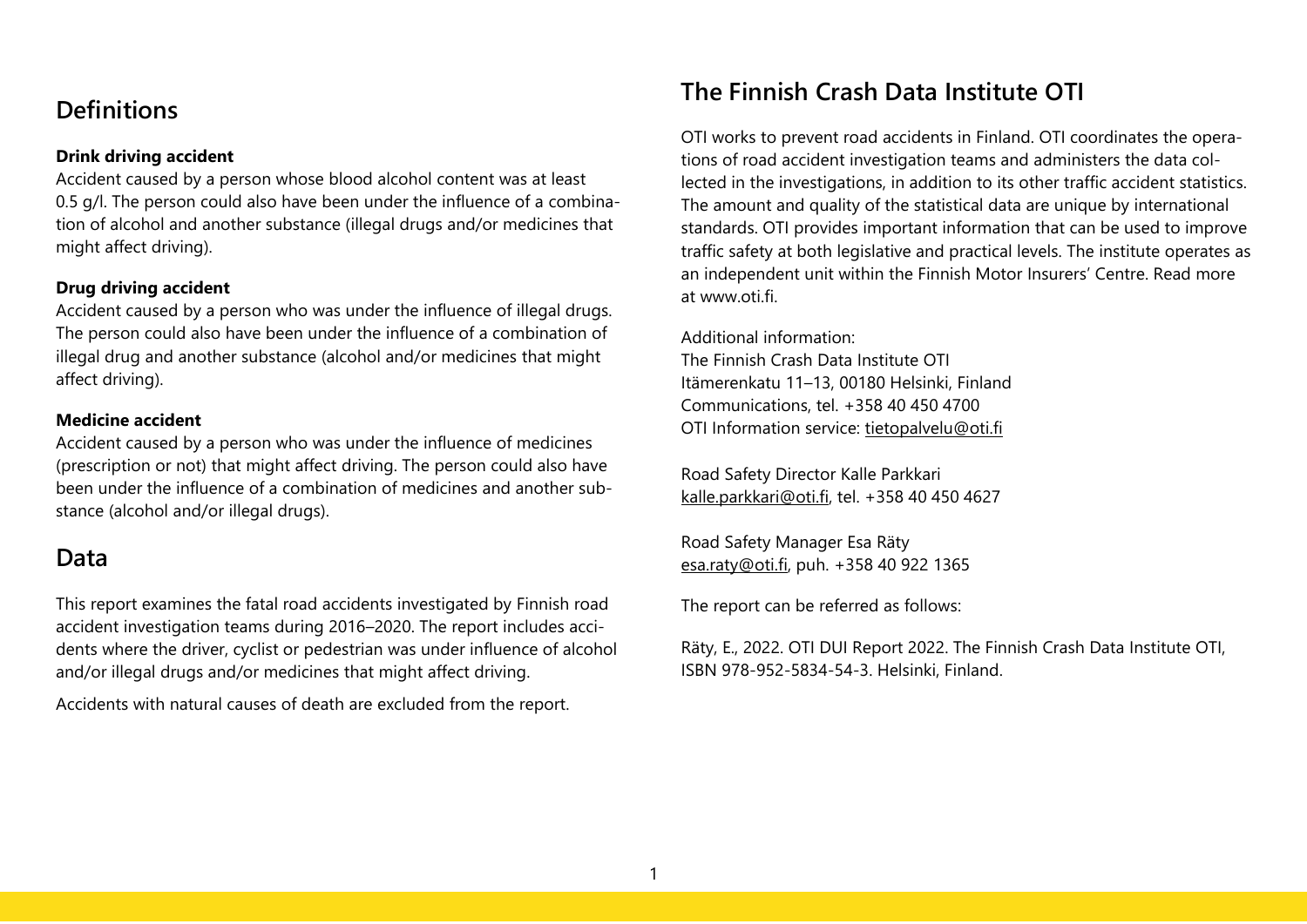# **Contents**

| 1   |       |                                                                |  |
|-----|-------|----------------------------------------------------------------|--|
| 1.1 |       |                                                                |  |
|     | 1.1.1 |                                                                |  |
|     | 1.1.2 |                                                                |  |
|     | 1.1.3 |                                                                |  |
|     | 1.1.4 |                                                                |  |
|     | 1.1.5 |                                                                |  |
|     | 1.1.6 |                                                                |  |
|     | 1.1.7 |                                                                |  |
|     | 1.1.8 |                                                                |  |
|     | 1.1.9 | Drink driving accidents and their fatalities over twenty years |  |
|     |       |                                                                |  |
| 1.2 |       |                                                                |  |
|     |       | 1.2.1 Drug driving accidents over twenty years 12              |  |
| 1.3 |       |                                                                |  |
|     |       |                                                                |  |

|               | 1.3.2                                                                                                                                |                                                                       |  |  |  |  |  |  |  |  |
|---------------|--------------------------------------------------------------------------------------------------------------------------------------|-----------------------------------------------------------------------|--|--|--|--|--|--|--|--|
|               | 1.3.3                                                                                                                                |                                                                       |  |  |  |  |  |  |  |  |
|               | 1.3.4                                                                                                                                |                                                                       |  |  |  |  |  |  |  |  |
|               | 1.3.5                                                                                                                                |                                                                       |  |  |  |  |  |  |  |  |
| 1.4           |                                                                                                                                      |                                                                       |  |  |  |  |  |  |  |  |
| 1.5           |                                                                                                                                      |                                                                       |  |  |  |  |  |  |  |  |
| 2             |                                                                                                                                      | Accidents resulting in a death of a pedestrian or cyclist  18         |  |  |  |  |  |  |  |  |
| 2.1           | Accidents caused by a motor vehicle driver under the influence of<br>intoxicants resulting in the death of a pedestrian or cyclist18 |                                                                       |  |  |  |  |  |  |  |  |
| $2.2^{\circ}$ |                                                                                                                                      | Accidents resulting in the death of a pedestrian or cyclist under the |  |  |  |  |  |  |  |  |
| 3             |                                                                                                                                      | Risk factors noted and safety improvement proposals made by the       |  |  |  |  |  |  |  |  |
| 3.1           |                                                                                                                                      |                                                                       |  |  |  |  |  |  |  |  |
| 3.2           |                                                                                                                                      |                                                                       |  |  |  |  |  |  |  |  |
| 4             |                                                                                                                                      |                                                                       |  |  |  |  |  |  |  |  |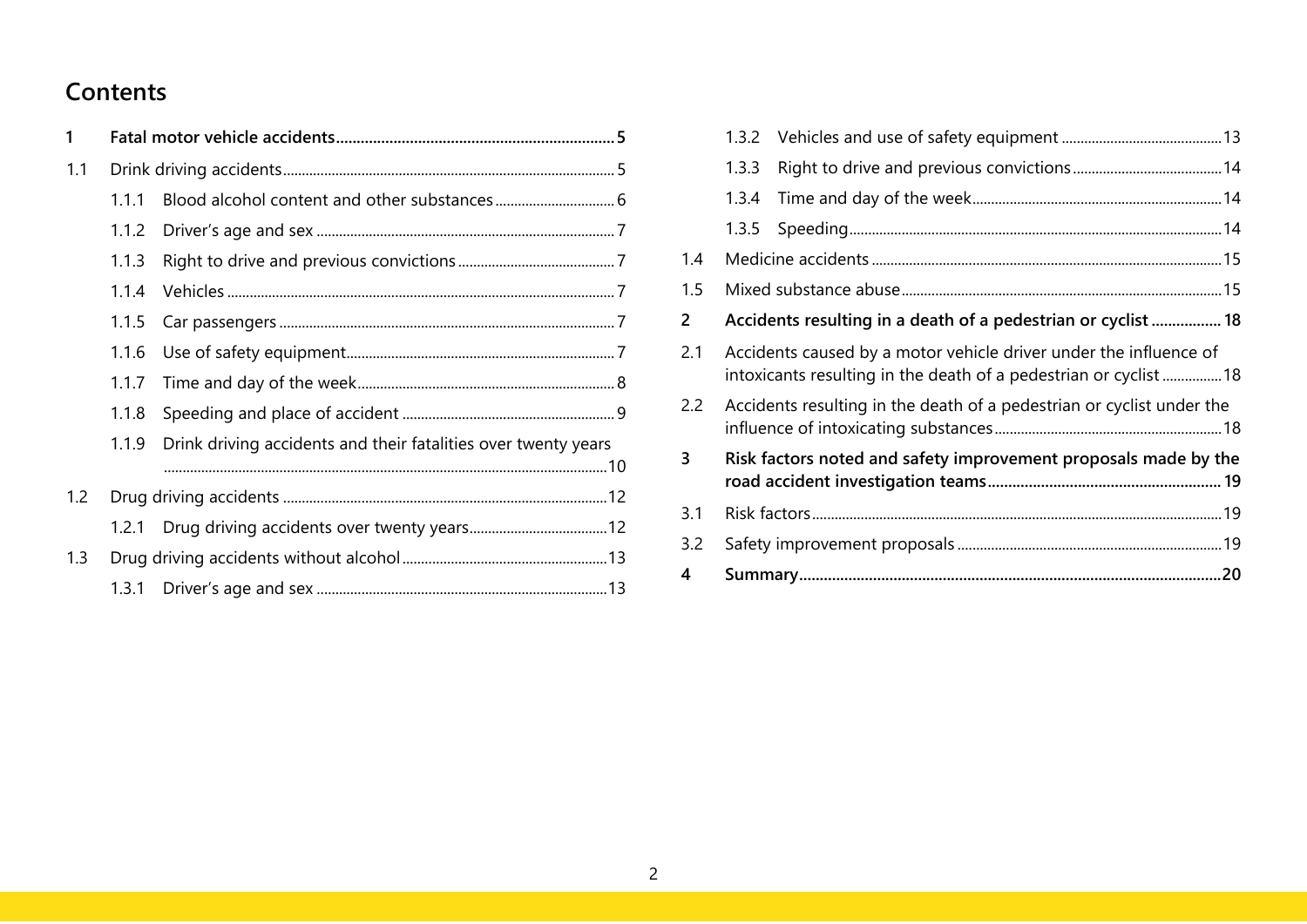# **List of figures**

# **List of tables**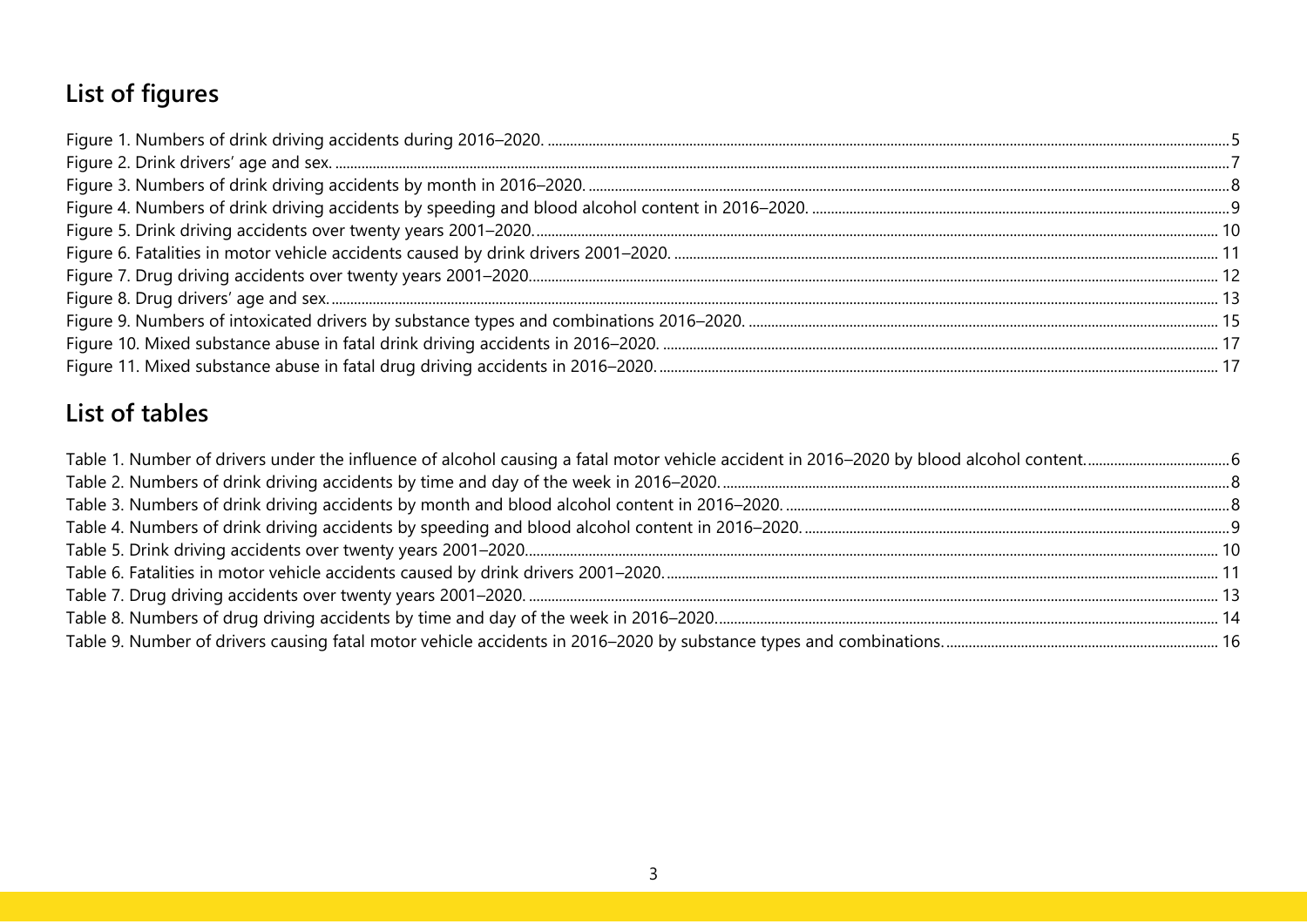# **Preface**

This report examines fatal road accidents investigated by Finnish road accident investigation teams during 2016–2020. The report includes accidents where the driver, cyclist or pedestrian was under the influence of alcohol and/or illegal drugs and/or medicines that might affect driving. Longer time series on drink driving accidents and drug driving accidents are presented as well.

During 2016–2020 Finnish road accident investigation teams investigated 974 fatal road accidents. A total of 1,064 people lost their life in these accidents: 872 motor vehicle drivers and passengers, 83 cyclists and 109 pedestrians. Accidents with natural cause of death are excluded from aforementioned numbers.

#### **Calculation of percentages**

It has to be noted when reading this report that information on intoxicants was not available for every driver, cyclist and pedestrian. Information was available for 748 drivers of 784 drivers causing fatal motor vehicle accidents. Respectively, information was available for 74 cyclists of 83 killed cyclists and for 88 pedestrians of 109 killed pedestrians.

All percentages presented in this report are calculated from those cases where information was available. For example, the proportion of drink driving accidents was calculated in relation to all investigated fatal motor accidents where the information of driver's blood alcohol content was available. The proportion of seat belt users was calculated in relation to persons whose use or non-use of seat belt was known.

#### **Natural cause of death accidents**

Accidents where natural causes (i.e. no trauma) were the only causes of death were excluded from this report. A total of 143 accidents were excluded due to this limitation.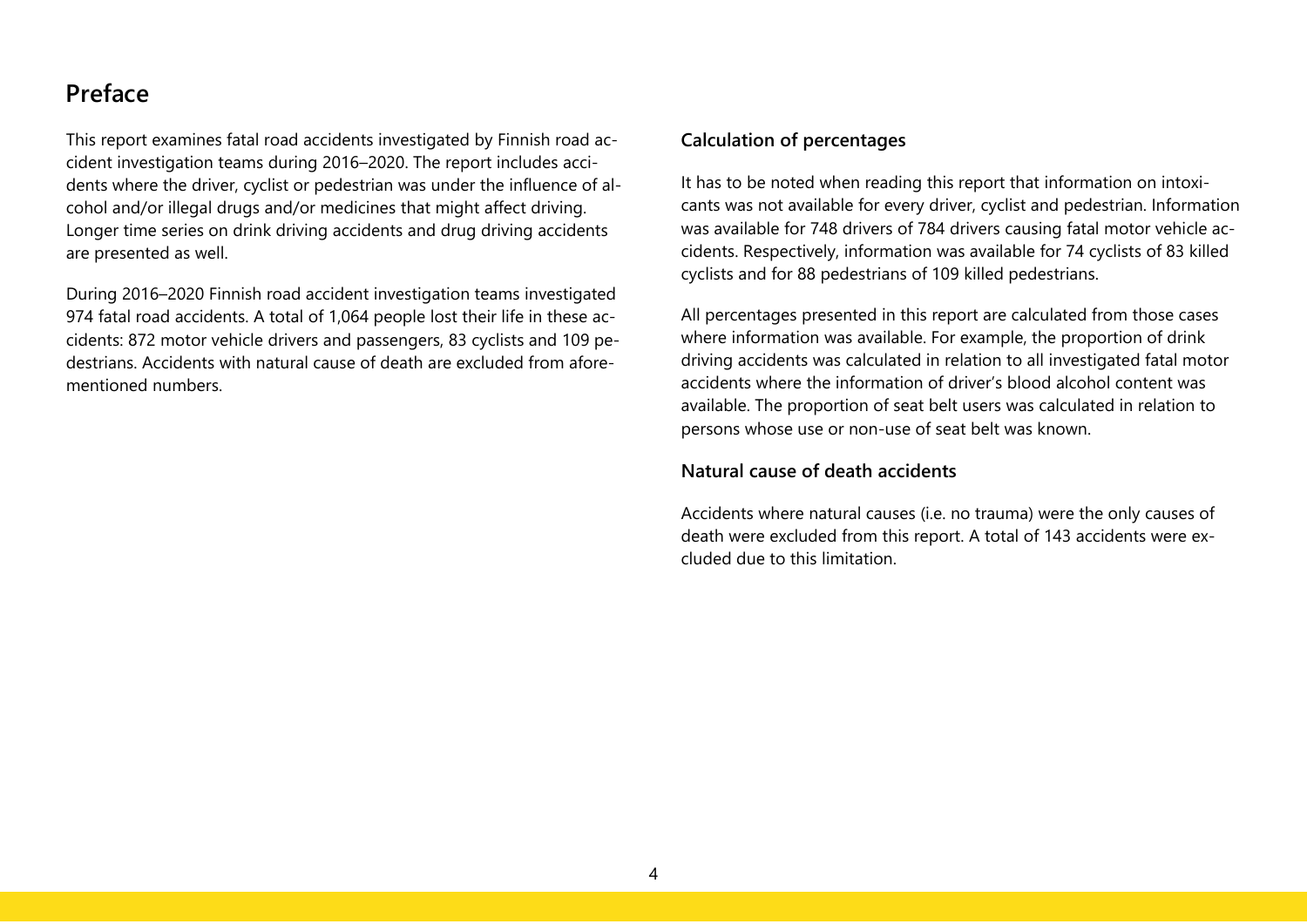# <span id="page-5-0"></span>**1 Fatal motor vehicle accidents**

During 2016–2020 Finnish accident investigation teams investigated a total of 784 fatal motor vehicle accidents from where 748 consist sufficient information on drivers' intoxicants. From 748 drivers who caused the accidents, 284 (36%) were driving under the influence of alcohol, drugs or medicines, or their combination.

Controlled by types of intoxicants, 202 (27%) of fatal motor vehicle accidents were drink driving accidents, 83 (11%) drug driving accidents and 98 (13%) medicine accidents. 85 (30%) of the intoxicated drivers were under the influence of two or more substances (please see also chapter 1.5 Mixed substance abuse).

A total of 321 people died in accidents caused by intoxicant-drivers, of whom 253 were intoxicant-drivers who caused the accident, 47 were passengers in the vehicles driven by intoxicant-drivers, and 21 in collision partner vehicles.

## <span id="page-5-1"></span>**1.1 Drink driving accidents**

202 (27%) of all fatal motor vehicle accidents investigated by Finnish road accidents investigation teams in 2016–2020 were drink driving accidents.

Of the 202 accidents caused by drink drivers, 148 (73%) only involved a single vehicle and 54 (27%) were collisions with one or more vehicles (Figure 1). By accident types, 144 (74%) were running-off-the-road accidents, 43 (21%) were head-on collisions, and the remaining 15 (8%) were accidents classed in the category of 'others', such as collisions with obstacles or rollovers.



<span id="page-5-2"></span>Figure 1. Numbers of drink driving accidents during 2016–2020.

DEFINITION: Drink driving accidents are caused by drivers whose blood alcohol content was at least 0.5 g/l. The driver could also have been under the influence of a combination of alcohol and another substance (drugs and/or medicines that might have affected driving).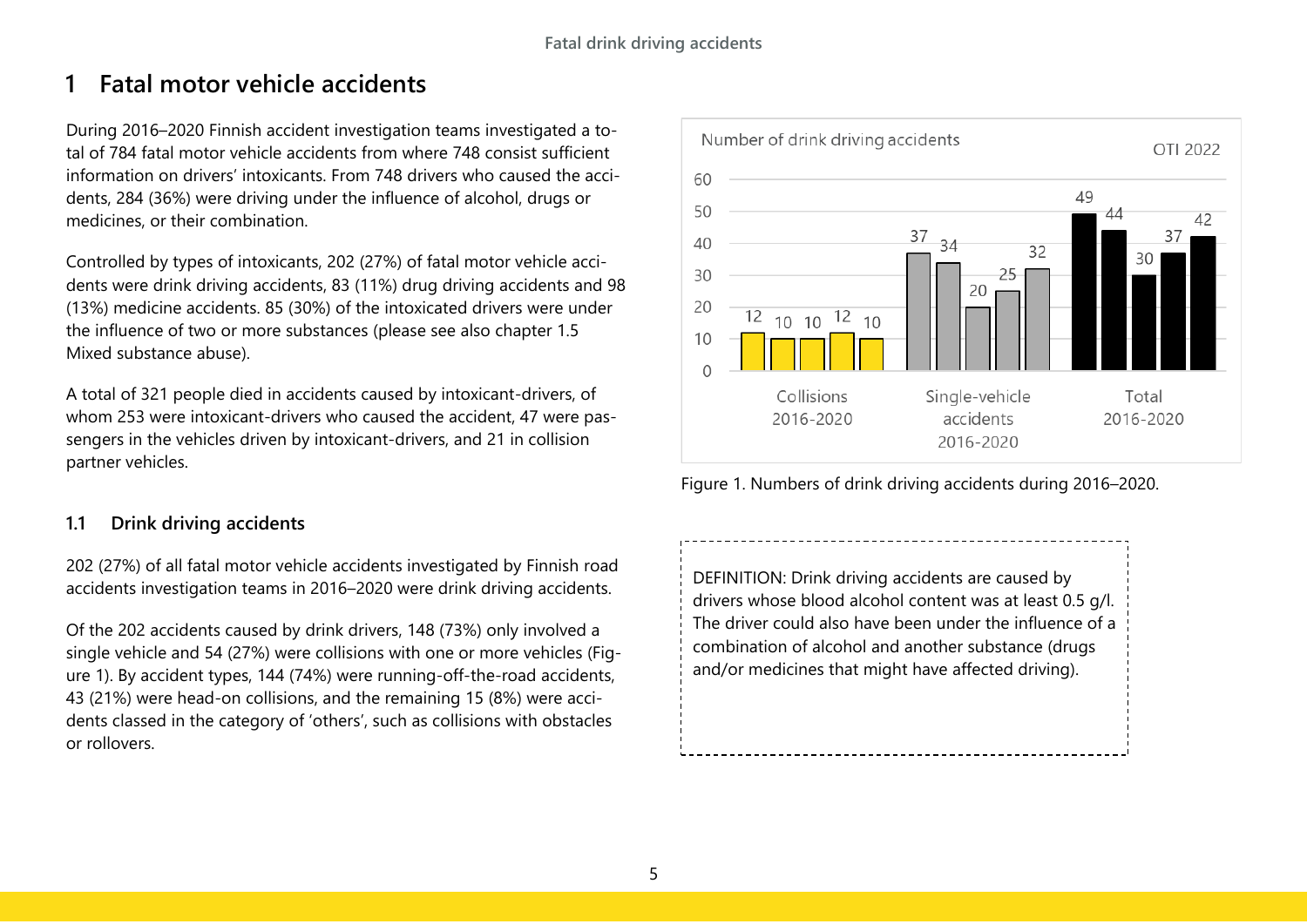**Fatal drink driving accidents**

Between 2016 and 2020, a total of 232 people lost their lives in 202 motor vehicle accidents caused by drink drivers (Figure 5). Of those who died, 178 (77%) were drink drivers, 38 (16%) were passengers in a vehicle driven by a drink driver, and 16 (7%) died in counter party vehicles.

#### <span id="page-6-0"></span>**1.1.1 Blood alcohol content and other substances**

The blood alcohol content of drivers under the influence of alcohol causing a fatal motor vehicle accident exceeded the limit of aggravated drink driving (1.2 g/l) in 151 (75%) of the accidents (Table 1).

50 (25%) of drink drivers causing a fatal motor vehicle accident were under the influence of a combination of alcohol and another substance (drugs or medicines) that might have affected driving:

- 12 drivers were under the influence of only drugs in addition to alcohol.
- 23 drivers were under the influence of only medicines that might have affected driving in addition to alcohol.
- 15 drivers were under the influence of alcohol, drugs and medicines that might have affected driving in addition to alcohol.

Please see also chapter 1.5 Mixed substance abuse.

In addition to 202 drink drivers (blood alcohol content at least 0.5 g/l) causing fatal motor vehicle accident, 14 drivers had blood alcohol content 0.2–0.49 g/l.

Of 524 drivers of counter party vehicles, one had blood alcohol content at least 0.5 g/l and two drivers had blood alcohol content 0.2–0.49 g/l. Blood alcohol content of 74 counter party drivers is not known.

<span id="page-6-1"></span>Table 1. Number of drivers under the influence of alcohol causing a fatal motor vehicle accident in 2016–2020 by blood alcohol content.

| Blood alcohol content (g/l) | 2016 |    | 2018 | 2019 | 2020 | Total | Total % |
|-----------------------------|------|----|------|------|------|-------|---------|
| $0,50-1,19$                 | 12   |    | h    | 12   | 14   | 51    | 25      |
| $1,20-1,99$                 | 17   | 19 | 14   | 16   | 13   | 79    | 39      |
| 2,00 or more                | 20   | 18 | 10   | 9    | 15   | 72.   | 36      |
| Total                       |      | 44 | 30   | 37   |      | 202   | 100     |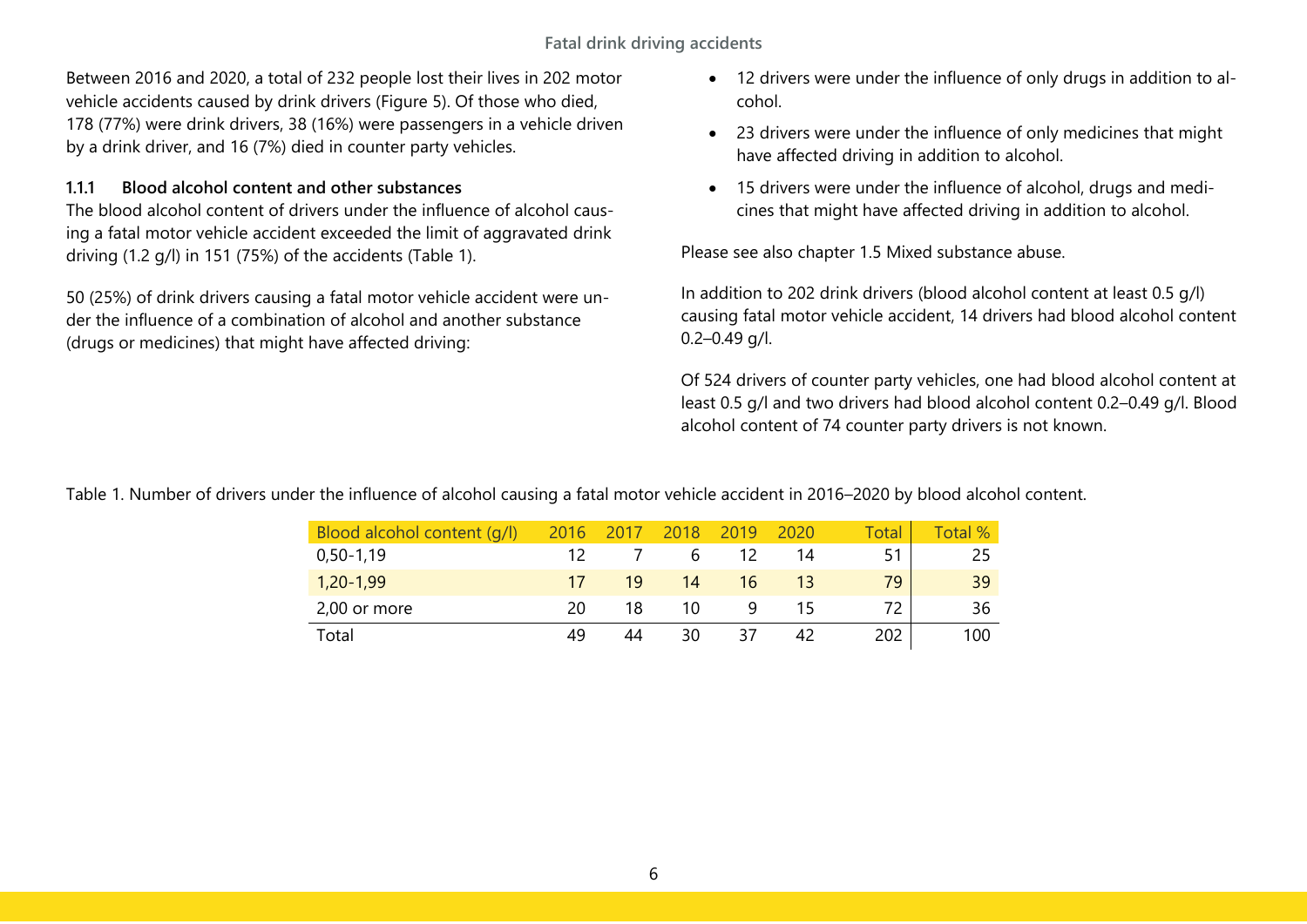#### <span id="page-7-0"></span>**1.1.2 Driver's age and sex**

In the 202 motor vehicle accidents caused by drink drivers, 182 (90%) accidents were caused by male drivers and 20 (10%) were caused by a female drivers. Of the drivers causing the drink driving accidents, 55 (27%) were under 25 years and 112 (56%) were aged between 25 and 54. The rest of the drivers, 35 (17%), were at least 55 years. The limit of aggravated drink driving, 1.2 g/l, was exceeded by 139 (76%) of male and 12 (60%) of female drink drivers (see also Figure 2).



<span id="page-7-5"></span>Figure 2. Drink drivers' age and sex.

#### <span id="page-7-1"></span>**1.1.3 Right to drive and previous convictions**

Of the drivers causing a drink driving accident, 166 (82%) had a valid driving licence at the time of the accident, although some of them (n=7) did not have a right to drive the vehicle concerned. A total of 25 (12%) drink drivers had been banned from driving or were without a right to drive for some another reason. Of them, 2 had an expired right to drive and eight

had never held a driving licence. Information of three drivers' right to drive was missing.

Of the drink drivers, 62 (34%) had previous drink driving convictions over the period of five years preceding the accident. Respectively, 129 of the drink drivers (70%) had at least one previous traffic conviction (including drink driving convictions) and 28 (15%) at least five traffic convictions. Previous convictions of 19 drivers not known.

## <span id="page-7-2"></span>**1.1.4 Vehicles**

Of the drink drivers, 167 (83%) were driving a passenger car or van, 14 (7%) a motorcycle, eight (4%) a tractor or other working machine and 13 (6%) were driving other vehicles.

Of the drink drivers, 10 (5%) were driving a stolen vehicle and 29 (14%) were driving a legitimately borrowed or leased vehicle.

## <span id="page-7-3"></span>**1.1.5 Car passengers**

Of the 160 drink drivers who were driving a passenger car, 114 (71%) were driving alone and 46 (29%) had at least one passenger in the car. A total of 76 passengers were in a car driven by a drink driver, 35 (46%) of whom died in accidents.

## <span id="page-7-4"></span>**1.1.6 Use of safety equipment**

61 (32%) of the 202 drink drivers used a seat belt or a properly attached helmet at the time of the accident. Of the 160 passenger car drivers, 48 (31%) used a seat belt and, likewise, 34 (42%) of the 76 car passengers used the seat belt. Seat belt use of six drivers and three passengers is not known.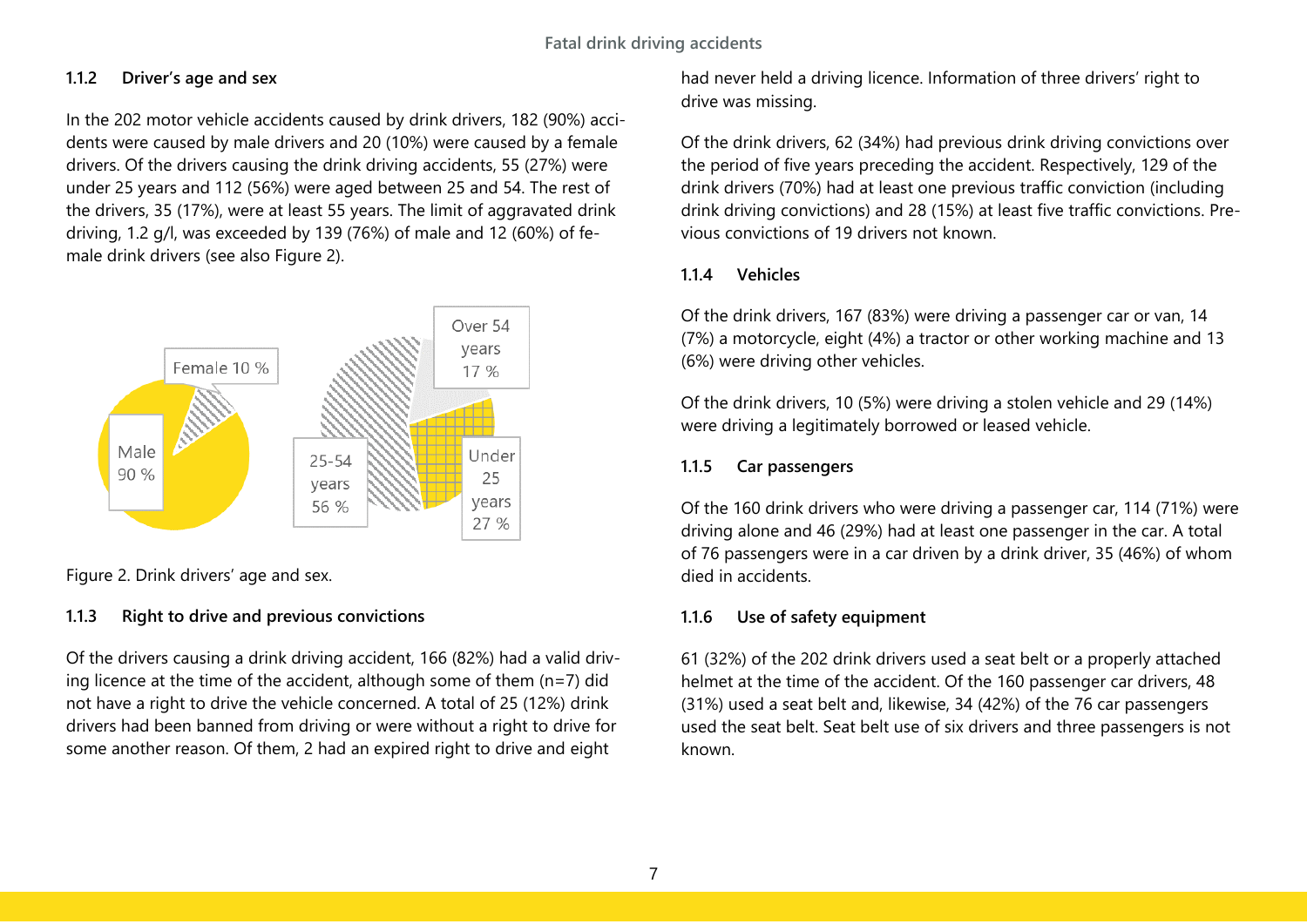## <span id="page-8-0"></span>**1.1.7 Time and day of the week**

Drink driving accidents mostly took place during weekends, in the evening and during the night. Nearly half (45%, n=91) of the accidents caused by drink drivers occurred between Friday 6 pm and Sunday 6 am. May (n=25) and July (n=25) were the worst months in terms of drink driving accidents. (Figure 3 and Tables 2–3).



<span id="page-8-1"></span>Figure 3. Numbers of drink driving accidents by month in 2016–2020.

<span id="page-8-3"></span>Table 3. Numbers of drink driving accidents by month and blood alcohol content in 2016–2020.

| Blood alcohol content (g/l) | Jan | Feb | Mar | Apr | Mav | Jun. | Jul | Aug | Sep/ | Oct | <b>Nov</b> | Dec | <b>Total</b> |
|-----------------------------|-----|-----|-----|-----|-----|------|-----|-----|------|-----|------------|-----|--------------|
| $0.50 - 1.19$               |     |     |     |     | 10  |      | ୪   |     | 4    |     |            |     |              |
| 1.20 or more                |     |     |     | 16  | 15  | 11   | 17  | 19  | 13   | 15  | 13         |     | 151          |
| Total                       |     |     |     | 19  | 25  | 13   | 25  | 21  | 17   | 22  | 16         |     | 202          |

<span id="page-8-2"></span>Table 2. Numbers of drink driving accidents by time and day of the week in 2016–2020.

|           | time<br>$00.01 -$ | time<br>$06.01 -$ | time<br>$12.01 -$ | time<br>$18.01 -$ |              |
|-----------|-------------------|-------------------|-------------------|-------------------|--------------|
| Weekday   | 06.00             | 12.00             | 18.00             | 24.00             | <b>Total</b> |
| Monday    | 6                 |                   | 3                 | 9                 | 19           |
| Tuesday   | 6                 | 3                 | $\overline{4}$    | 5                 | 18           |
| Wednesday | 6                 | 2                 | 5                 | 5                 | 18           |
| Thursday  | 9                 | 2                 | 8                 | 10                | 29           |
| Friday    | 8                 | 1                 | 7                 | 12                | 28           |
| Saturday  | 28                | 7                 | 6                 | 11                | 52           |
| Sunday    | 27                | 6                 | 3                 | $\mathcal{P}$     | 38           |
| Total     | 90                | 22                | 36                | 54                | 202          |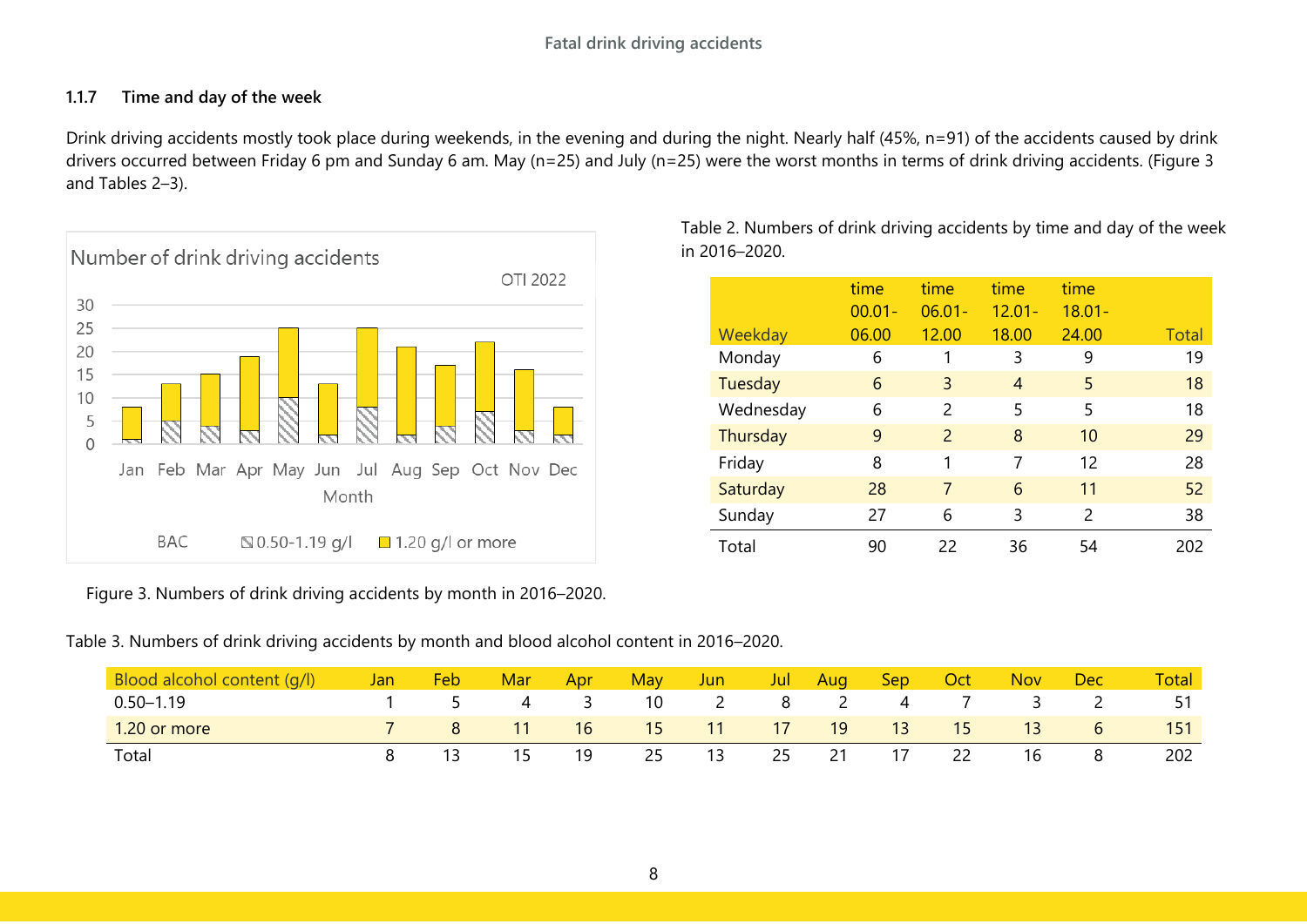## <span id="page-9-0"></span>**1.1.8 Speeding and place of accident**

When existed in drink driving accidents, the speeding was typically excessive. Of the drink drivers causing an accident, 127 (70%) were speeding by at least 10 km/h and 89 (49%) exceeded the speed limit of the road by at least 30 km/h at the time of the accident (Figure 4). Driving speed of 21 drivers is not known.



<span id="page-9-1"></span>Figure 4. Numbers of drink driving accidents by speeding and blood alcohol content in 2016–2020.

Of the accidents caused by drink drivers, 46 (23%) took place in an urban area or close to an urban area (sub urban area) and 156 (77%) in a rural area. Of the accidents in rural areas, 64 (41%) occurred on main roads, 46 (41%) on regional or connection roads, 20 (13%) on private roads and areas, and 1 (1%) in other areas.

<span id="page-9-2"></span>Table 4. Numbers of drink driving accidents by speeding and blood alcohol content in 2016–2020.

| Speeding (over road's<br>speed limit) | $0.50 - 1.19$<br>g/l | $1.20$ g/l or<br>more | Total | Total % |
|---------------------------------------|----------------------|-----------------------|-------|---------|
| $0-9$ km/h                            | 13                   | 41                    | 54    | 30      |
| 10-19 km/h                            | 2                    | 10                    | 12    |         |
| 20-29 km/h                            | 3                    | 23                    | 26    | 14      |
| 30 km/h or more                       | 26                   | 63                    | 89    | 49      |
| Total                                 | 44                   | 137                   | 181   | 100     |
| Not relevant or speed                 |                      |                       |       |         |
| not known                             |                      | 14                    | 21    |         |
| <b>Total</b>                          | 51                   | 151                   | 202   |         |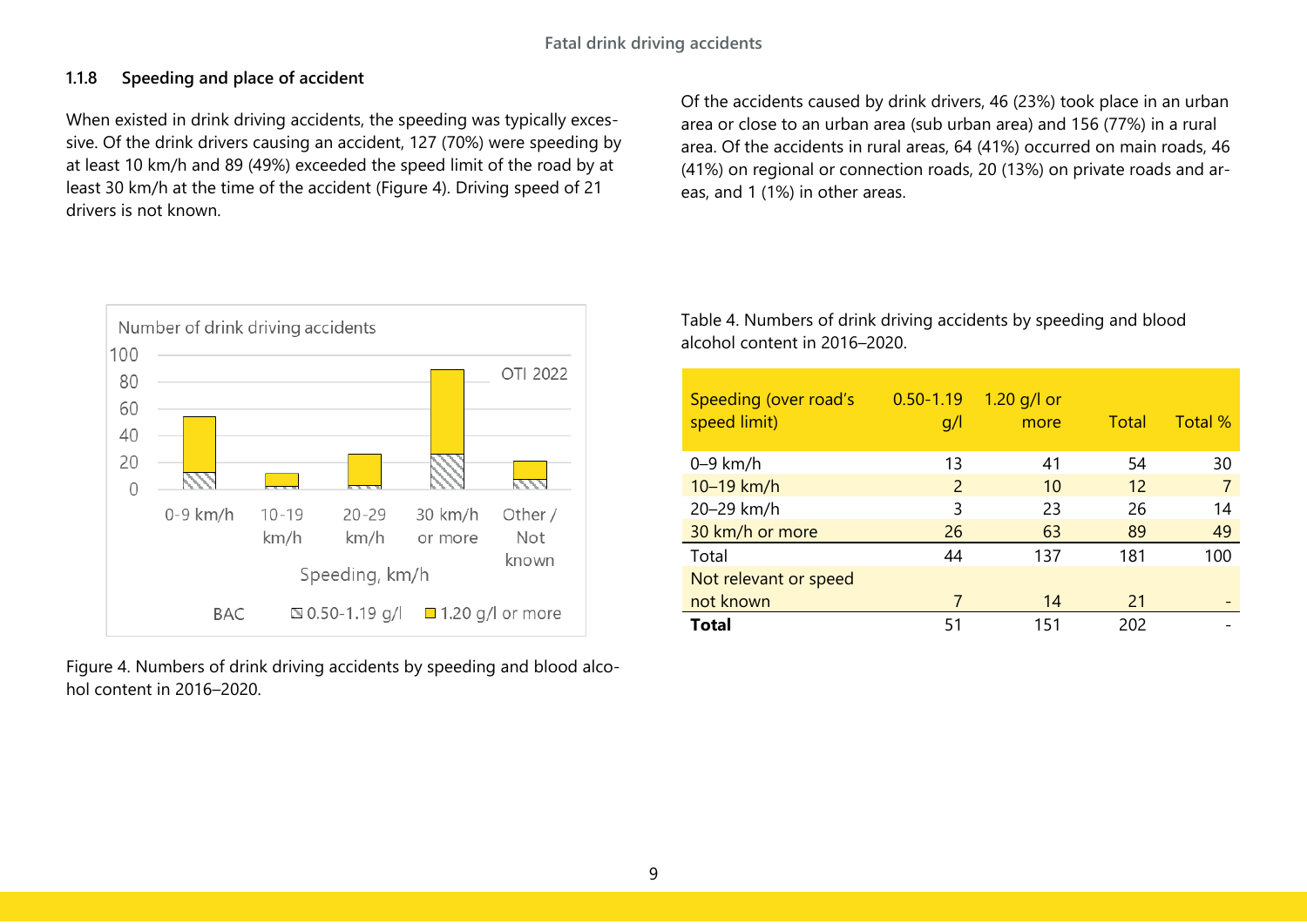## <span id="page-10-0"></span>**1.1.9 Drink driving accidents and their fatalities over twenty years**

A total of 1,062 fatal drink driving accidents were investigated by Finnish accident investigations teams during 2001–2020. The first decade in figure 5 show higher annual accident numbers than the latter and the 20-year trend is generally decreasing. The latter decade does not however show

> Number of drink driving accidents Proportion of all fatal motor vehicle accidents 80 OTI 2022 70 60 2020; 42 50 % 50 40 % 40 30 % 30 20 20 %  $10$ 10 %  $\mathbf 0$  $0%$ 2001 04 07 2010 13 16 19 2001 04 07 2010 13

Figure 5. Drink driving accidents over twenty years 2001–2020.

<span id="page-10-2"></span><span id="page-10-1"></span>Table 5. Drink driving accidents over twenty years 2001–2020.

| <b>Drink driving accidents</b>                          | 2001 02 03 04 05 06 07 08 09 10 11 12 13 14 15 16 17 18 19 20 |  |  |  |  |  |  |                                                             |  |  |  |
|---------------------------------------------------------|---------------------------------------------------------------|--|--|--|--|--|--|-------------------------------------------------------------|--|--|--|
| Number of drink driving accidents                       |                                                               |  |  |  |  |  |  | 67 70 52 69 68 76 74 67 54 48 56 37 53 26 43 49 44 30 37 42 |  |  |  |
| Proportion of all fatal motor vehicle ac-<br>cidents, % |                                                               |  |  |  |  |  |  | 27 29 24 29 28 33 28 30 28 29 28 21 30 20 26 28 32 19 26 29 |  |  |  |

any continuation for the decreasing trend. 42 fatal drink driving accidents were investigated in year 2020 which was 29% of all fatal motor vehicle accidents. (Figure 5 and Table 5).

OTI 2022

2020: 29 %

16

19

A total of 1,184 persons lost their lives in fatal drink driving accidents. Most of those who died, were drink drivers. (Figure 6 and Table 6).

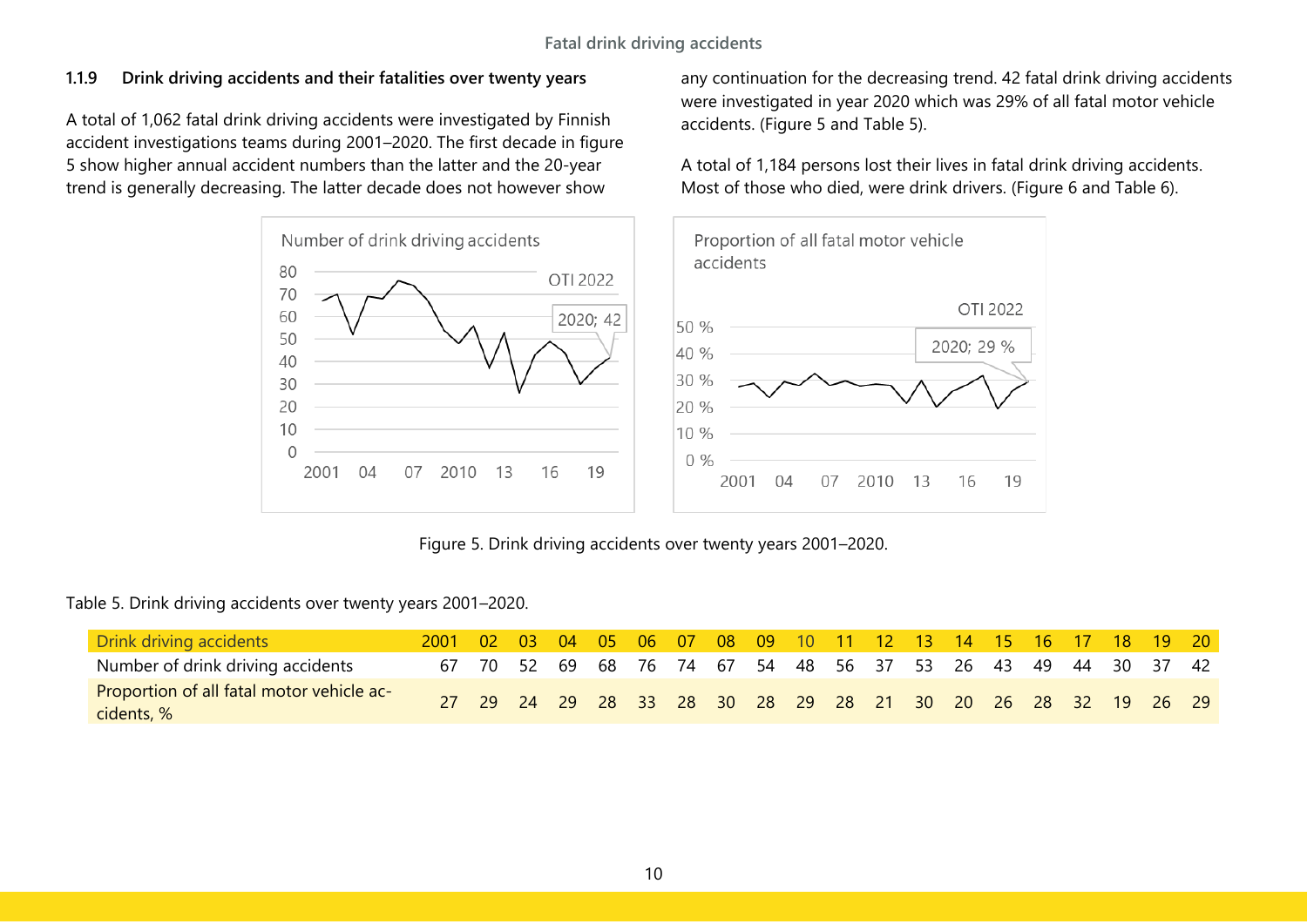#### **Fatal drink driving accidents**



<span id="page-11-0"></span>Figure 6. Fatalities in motor vehicle accidents caused by drink drivers 2001–2020.

<span id="page-11-1"></span>Table 6. Fatalities in motor vehicle accidents caused by drink drivers 2001–2020.

| Victim's seat or vehicle              | 2001 | -02   | <b>03</b> | -04         | 05           | 06 | -07          | 08   | -09       | 10 |       | $-12$          | 13.             | 14             | /15/  | 16    |                | 18                       | -19            | - 20- |
|---------------------------------------|------|-------|-----------|-------------|--------------|----|--------------|------|-----------|----|-------|----------------|-----------------|----------------|-------|-------|----------------|--------------------------|----------------|-------|
| Drink driver                          | 51   | 53.   | -43       | 54          | - 59         | 58 | 60           | 54   | 41        | 40 | 48 33 |                | -39             | 24             | 35    | 44    | 38             |                          | 26 35          | - 35  |
| Drink driver's passenger              |      | 21 17 | $-12$     | 18          | $ 14\rangle$ | 19 | $ 14\rangle$ | 16   | 22 12     |    | 15    | $\overline{2}$ | 18 <sup>°</sup> | -6             | $-11$ | $-12$ | 8 <sup>7</sup> | $\overline{\phantom{a}}$ | $\sim$ 2       | - 9   |
| In the collision partner's<br>vehicle |      | 3 8 4 |           | $1 \quad 2$ |              |    |              |      | 3 3 3 3 1 |    |       |                | 40              | $\overline{2}$ | - 5   |       | $\mathcal{L}$  | -4                       | $\overline{4}$ |       |
| Total                                 | 75.  | -78   | 59        | 73          | 75           | 78 | -77          | - 73 | 66        | 55 | 64    | - 39           | 57              | 32             | 51    | 57    | 48 37          |                          | -41            | -49   |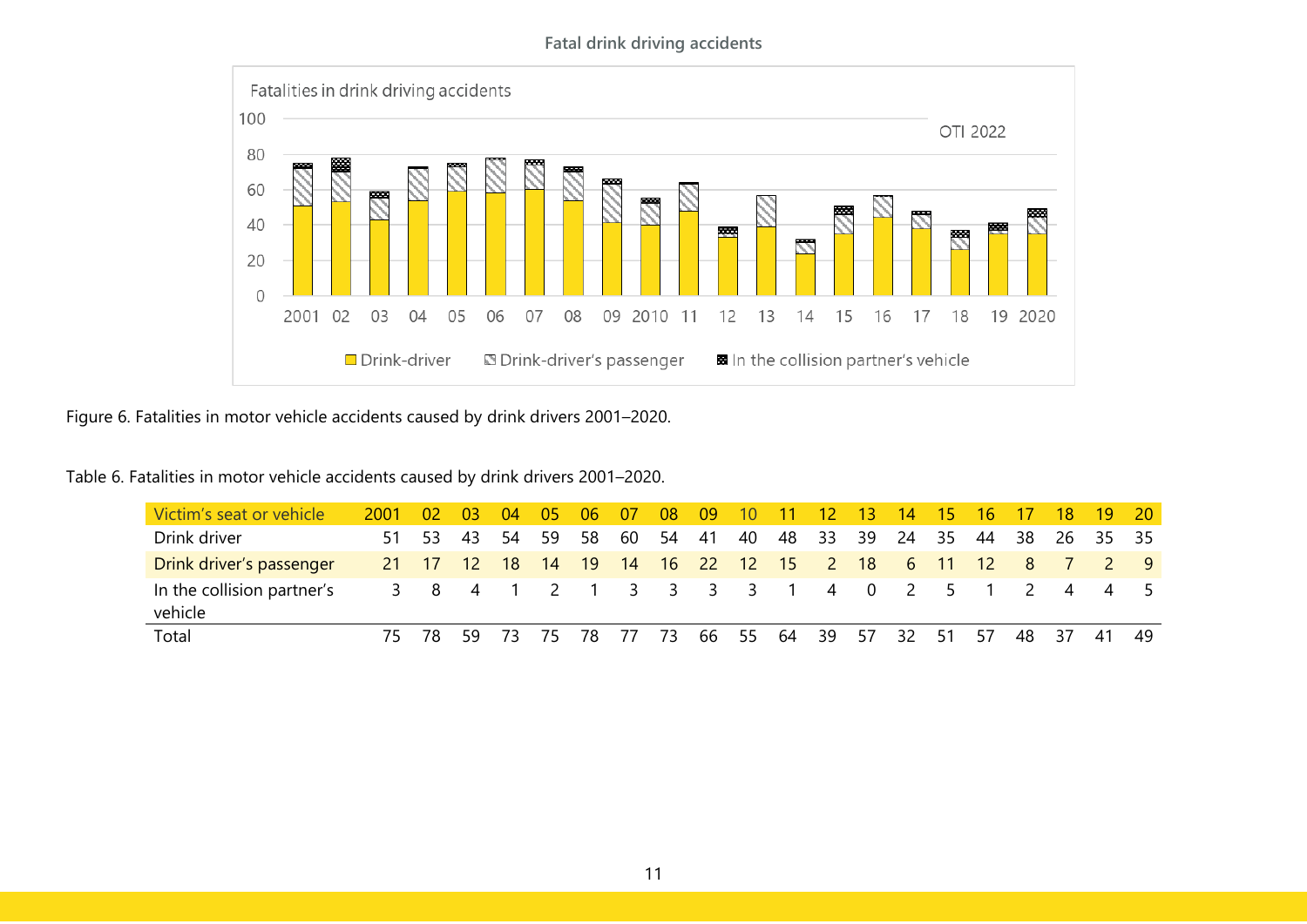# <span id="page-12-0"></span>**1.2 Drug driving accidents**

This chapter presents information on accidents caused by persons who were under the influence of drugs. The persons could also have been under the influence of a combination of drugs and another substance (alcohol and/or medicines that might have affected driving).

Drivers under the influence of illegal drugs caused a total of 83 fatal motor vehicle accidents during 2016–2020 which is 11% of all investigated motor vehicle accidents. 87 persons killed in these accidents. During the previous five-year period (2011–2015), there were a total of 60 accidents caused by drug drivers.

Of the 83 drug drivers, 61 (73%) were mixed substance abusers having alcohol or medicines in their blood in addition to drugs:

- 12 drivers had only alcohol (at least 0.5 g/l) in addition to drugs.
- 34 drivers had only medicines that might have affected driving in addition to drugs.
- 15 drivers were under the influence of alcohol, drugs and medicines that might have affected driving.

In addition, four drug drivers had blood alcohol content 0.2–0.49 g/l. Please see also chapter 1.5 Mixed substance abuse.

| <sup>i</sup> Note                                                               |  |
|---------------------------------------------------------------------------------|--|
| $\frac{1}{2}$ Two drivers of counter party vehicles were under the influence of |  |
| $\frac{1}{2}$ illegal drugs.                                                    |  |
|                                                                                 |  |

## <span id="page-12-1"></span>**1.2.1 Drug driving accidents over twenty years**

A total of 245 fatal drug driving accidents were investigated by Finnish accident investigations teams during 2001–2020. 23 fatal drug driving accidents were investigated in year 2020 which was 16% of all fatal motor vehicle accidents (Figure 7 ja Table 7).



<span id="page-12-2"></span>Figure 7. Drug driving accidents over twenty years 2001–2020.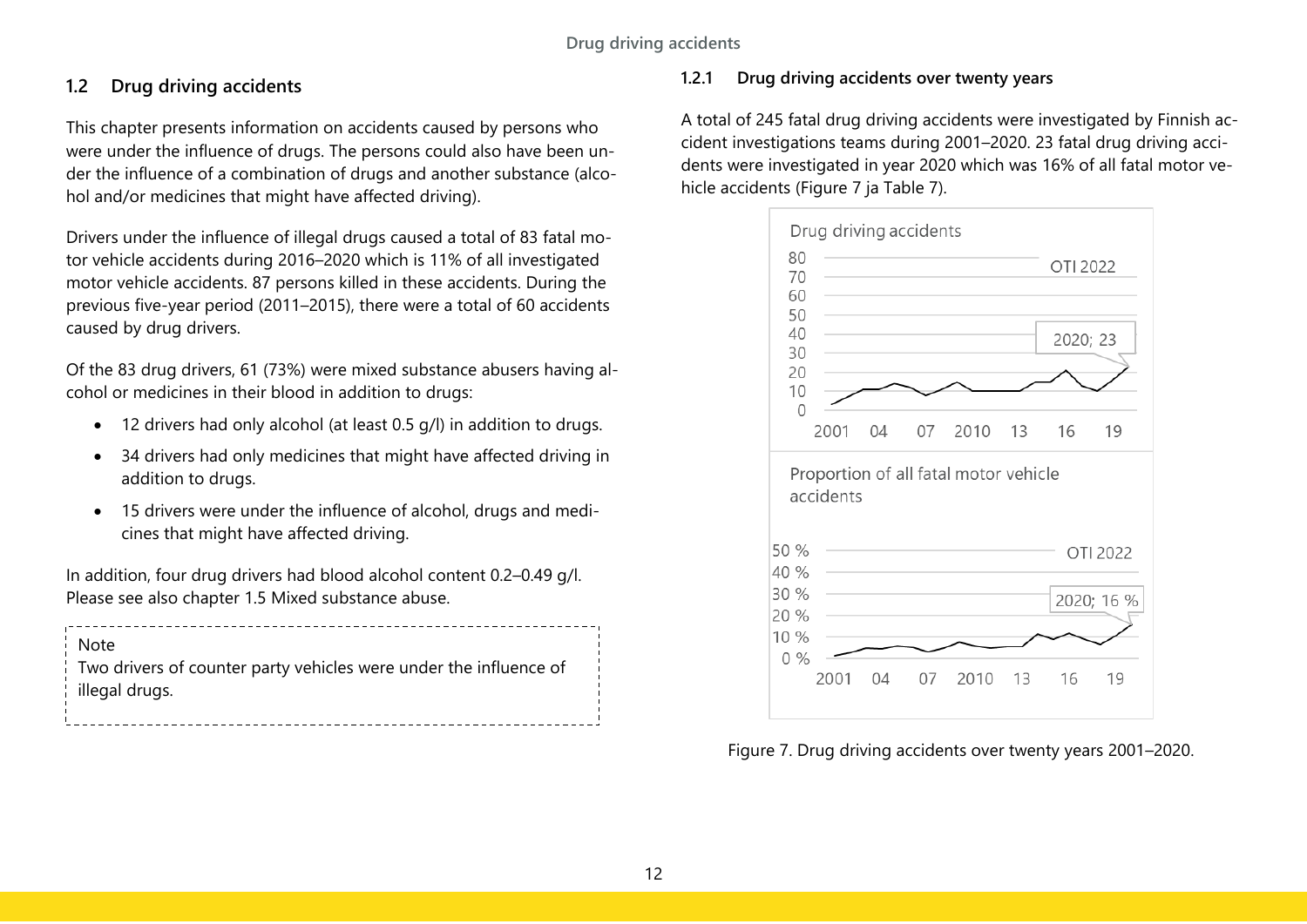<span id="page-13-4"></span>Table 7. Drug driving accidents over twenty years 2001–2020.

| <b>Drug driving accidents</b>                           | 2001 02 03 04 05 06 07 08 09 10 11 12 13 14 15 16 17 18 19 20 |  |  |  |  |  |                                                          |  |  |  |  |
|---------------------------------------------------------|---------------------------------------------------------------|--|--|--|--|--|----------------------------------------------------------|--|--|--|--|
| Number of drug driving accidents                        |                                                               |  |  |  |  |  | 3 7 11 11 14 12 8 11 15 10 10 10 10 15 15 21 13 10 16 23 |  |  |  |  |
| Proportion of all fatal motor vehicle acci-<br>dents, % |                                                               |  |  |  |  |  | 1 3 5 5 6 5 3 5 8 6 5 6 6 11 9 12 9 6 11 16              |  |  |  |  |

## <span id="page-13-0"></span>**1.3 Drug driving accidents without alcohol**

This chapter presents 54 accidents caused by drug drivers who were not under the influence of alcohol (blood alcohol content less than 0.5 g/l) The drug drivers could have also been under the influence of medicines that affect driving.

Of these 54 motor vehicle accidents caused by drug drivers, 23 (43%) were collisions and 31 (57%) single-vehicle accidents. Of the accidents, 37 (69%) took place in a sparsely populated area.

A total of 57 people lost their lives in the 54 motor vehicle accidents caused by drug drivers. Of those who died, 49 were drug drivers and 5 their passengers, and 3 died in collision partner vehicles.

#### <span id="page-13-1"></span>**1.3.1 Driver's age and sex**

Of the drug drivers, 51 (94%) were males and 3 (6%) females. Of the drivers, 15 or 28% were under 25 years of age, 37 (68%) were 25 to 54 years of age and 2 (4%) were at least 54 years of age. (Figure 8.).



<span id="page-13-3"></span>Figure 8. Drug drivers' age and sex.

#### <span id="page-13-2"></span>**1.3.2 Vehicles and use of safety equipment**

Of the drug drivers, 44 (81%) were driving a passenger car or van, 9 (17%) a motorcycle and 1 drove a moped. Of the drug drivers, 3 were driving a stolen vehicle and 14 were driving a legitimately borrowed or leased vehicle.

17 (33%) of the 54 drug drivers used a seat belt or a properly attached helmet at the time of the accident. Of the 42 passenger car drivers, 9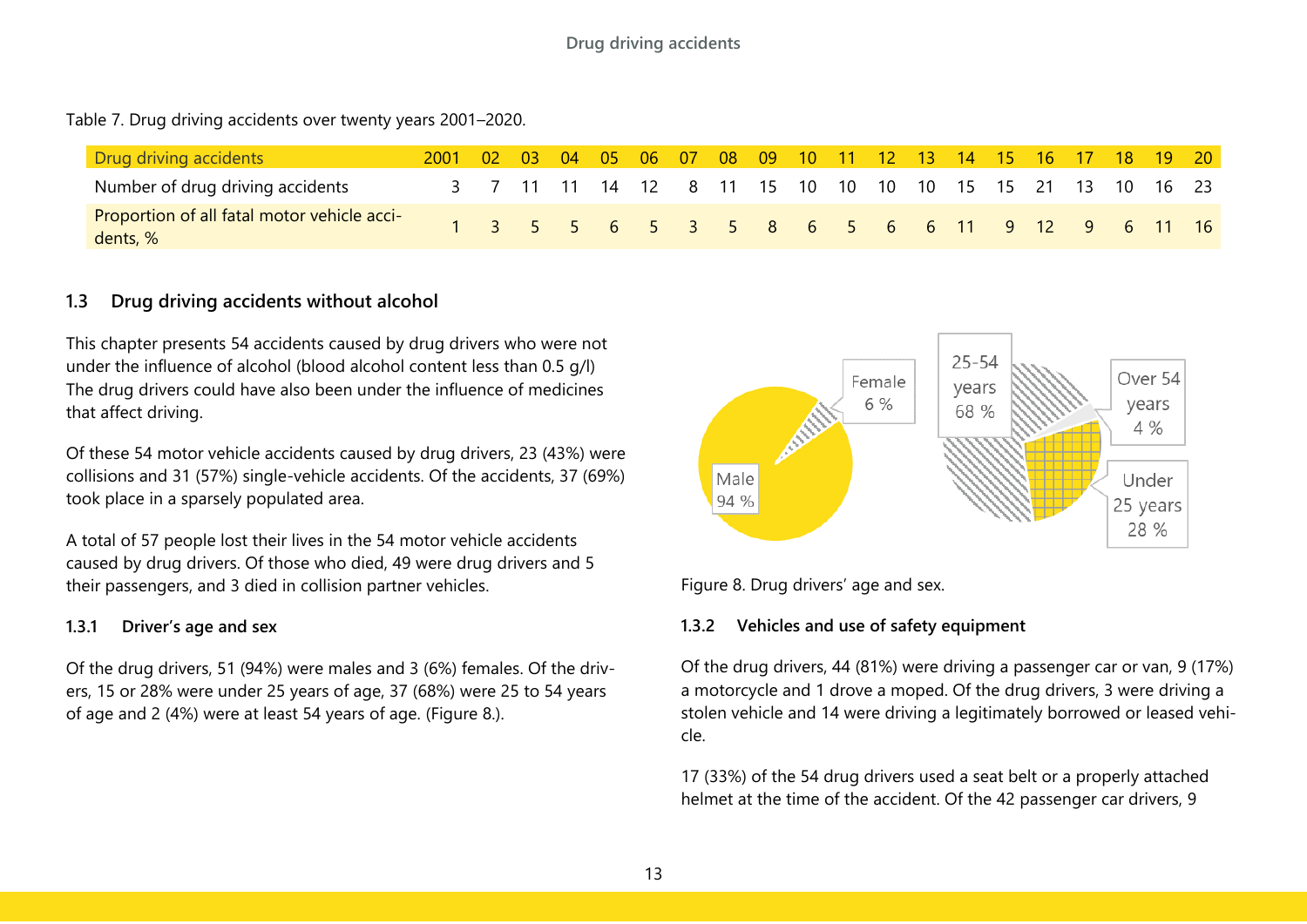(21%) used a seat belt and, likewise, 9 (45%) of the 20 car passengers used the seat belt. Seat belt use of five drivers is not known.

#### <span id="page-14-0"></span>**1.3.3 Right to drive and previous convictions**

Of the drivers causing a drug driving accident, 25 (47%) had a valid driving licence at the time of the accident, although some of them (n=2) did not have a right to drive the vehicle concerned. A total of 28 (53%) drug drivers had been banned from driving or were without a right to drive for some another reason. Of them, 3 had an expired right to drive and 9 had never held a driving licence. Information of one driver's right to drive was missing.

Of the drug drivers, 30 (57%) had previous convictions of intoxicated driving over the period of five years preceding the accident. Respectively, 45 of the drug drivers (90%) had at least one previous traffic conviction (including intoxicated driving convictions) and 20 (40%) at least five traffic convictions. Previous convictions of 3 drivers not known.

#### <span id="page-14-1"></span>**1.3.4 Time and day of the week**

Numbers of accidents caused by drug drivers were the highest in May– September. Saturday was the most typical weekday. Most of the accidents occurred during evening, night and early morning. Of the accidents, 29 (54%) occurred before sunset. (Table 8.).

<span id="page-14-3"></span>Table 8. Numbers of drug driving accidents by time and day of the week in 2016–2020.

|           | time<br>$00.01 -$ | time<br>$06.01 -$ | time<br>$12.01 -$ | time<br>$18.01 -$ |       |
|-----------|-------------------|-------------------|-------------------|-------------------|-------|
| Weekday   | 06.00             | 12.00             | 18.00             | 24.00             | Total |
| Monday    | 0                 | U                 | 0                 | 6                 | 6     |
| Tuesday   | 5                 | 2                 | 0                 | 1                 | 8     |
| Wednesday |                   | 1                 | $\mathcal{P}$     |                   | 5     |
| Thursday  | 1                 | 2                 | 3                 | $\mathcal{P}$     | 8     |
| Friday    | 3                 | 1                 | 0                 | 3                 | 7     |
| Saturday  | 3                 | 3                 | 3                 | 3                 | 12    |
| Sunday    | 4                 | 1                 |                   | 2                 | 8     |
| Total     | 17                | 10                | 9                 | 18                | 54    |

#### <span id="page-14-2"></span>**1.3.5 Speeding**

Of the drug drivers causing an accident, 32 (64%) were speeding by at least 10 km/h and 19 (38%) exceeded the speed limit of the road by at least 30 km/h at the time of the accident. Driving speed of four drug drivers is not known.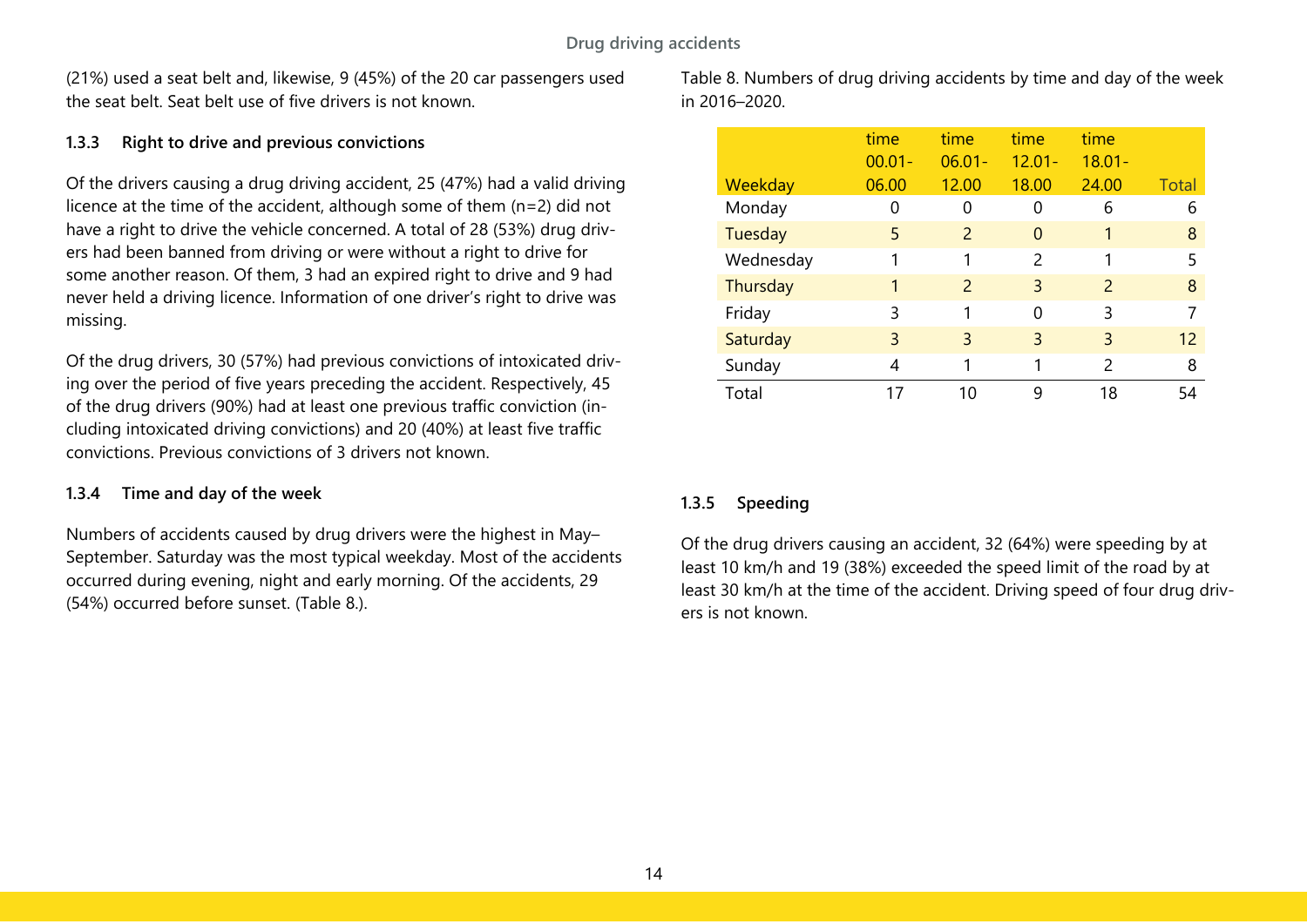## <span id="page-15-0"></span>**1.4 Medicine accidents**

This chapter presents 98 accidents caused by drivers who were under the influence of medicines that might affect driving. The drivers could have also been under the influence of alcohol (blood alcohol content at least 0.5 g/l) and illegal drugs.

Drivers under the influence of medicines caused a total of 98 fatal motor vehicle accidents during 2016–2020 which is 13% of all investigated motor vehicle accidents. 110 persons killed in these accidents. Of those who died, 92 were drivers under the influence of medicines and 10 their passengers, and eight died in collision partner vehicles.

Of the 98 drivers, 72 (73%) were mixed substance abusers having alcohol or drugs in their blood in addition to medicines:

- 23 drivers had only alcohol (at least 0.5 g/l) in addition to medicines.
- 34 drivers had only drugs in addition to medicines.
- 15 drivers were under the influence of alcohol, drugs and medicines that might have affected driving.

In addition, four drivers had blood alcohol content 0.2–0.49 g/l. Medicines having an impact on driving ability are intoxicating especially when used concurrently with alcohol or other narcotic substances. Please see also chapter 1.5 Mixed substance abuse.

# <span id="page-15-1"></span>**1.5 Mixed substance abuse**

Of the 284 intoxicated drivers causing fatal motor vehicle accidents 85 (30%) were under the influence of two or more substances. Of the intoxicated drivers, 202 (71%) were under the influence of alcohol, 83 (29%) under the influence of drugs and 98 (35%) were under the influence of medicines that might have affected driving. 15 drivers were under the influence of all three substance types simultaneously. (Table 9, Figures 9–11)



<span id="page-15-2"></span>Figure 9. Numbers of intoxicated drivers by substance types and combinations 2016–2020.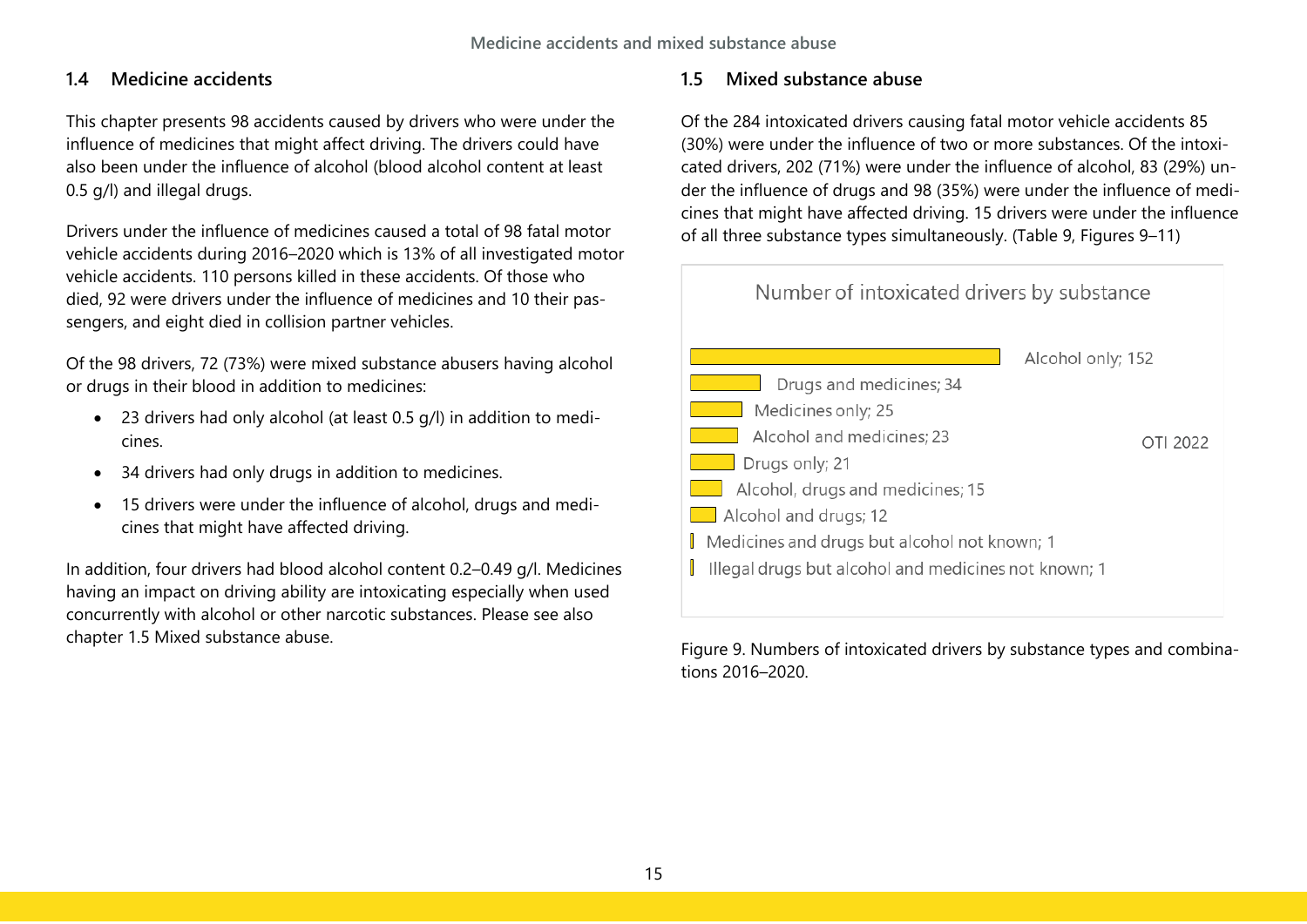# <span id="page-16-0"></span>Table 9. Number of drivers causing fatal motor vehicle accidents in 2016–2020 by substance types and combinations.

| Drivers causing fatal motor vehicle accidents by substance types and combinations                                    | <b>No. drivers</b> |  |
|----------------------------------------------------------------------------------------------------------------------|--------------------|--|
| <b>Drivers causing drink driving accidents</b>                                                                       | 202                |  |
| Only alcohol, no other substances                                                                                    | 152                |  |
| Alcohol and drugs                                                                                                    | 12                 |  |
| Alcohol and medicines that might affect driving                                                                      | 23                 |  |
| Alcohol, drugs and ja medicines that might affect driving                                                            | 15                 |  |
| <b>Drivers causing drug driving accidents</b><br>Only drugs, no other substances                                     | 83<br>21           |  |
| Drugs and alcohol                                                                                                    |                    |  |
| Drugs and medicines that might affect driving                                                                        | 34                 |  |
| Drugs, alcohol and medicines that might affect driving                                                               |                    |  |
| Drugs, other substances not known                                                                                    | 1                  |  |
| <b>Drivers causing medicine accidents</b><br>Medicines that might affect driving, no other substances                | 98<br>25           |  |
| Medicines that might affect driving and alcohol                                                                      | 23                 |  |
| Medicines that might affect driving and drugs                                                                        |                    |  |
| Medicines that might affect driving, alcohol and drugs                                                               |                    |  |
| Medicines that might affect driving, other substances not known                                                      | 1                  |  |
| Intoxicated drivers total (note: not a direct sum of table rows because several rows may include the<br>same driver) |                    |  |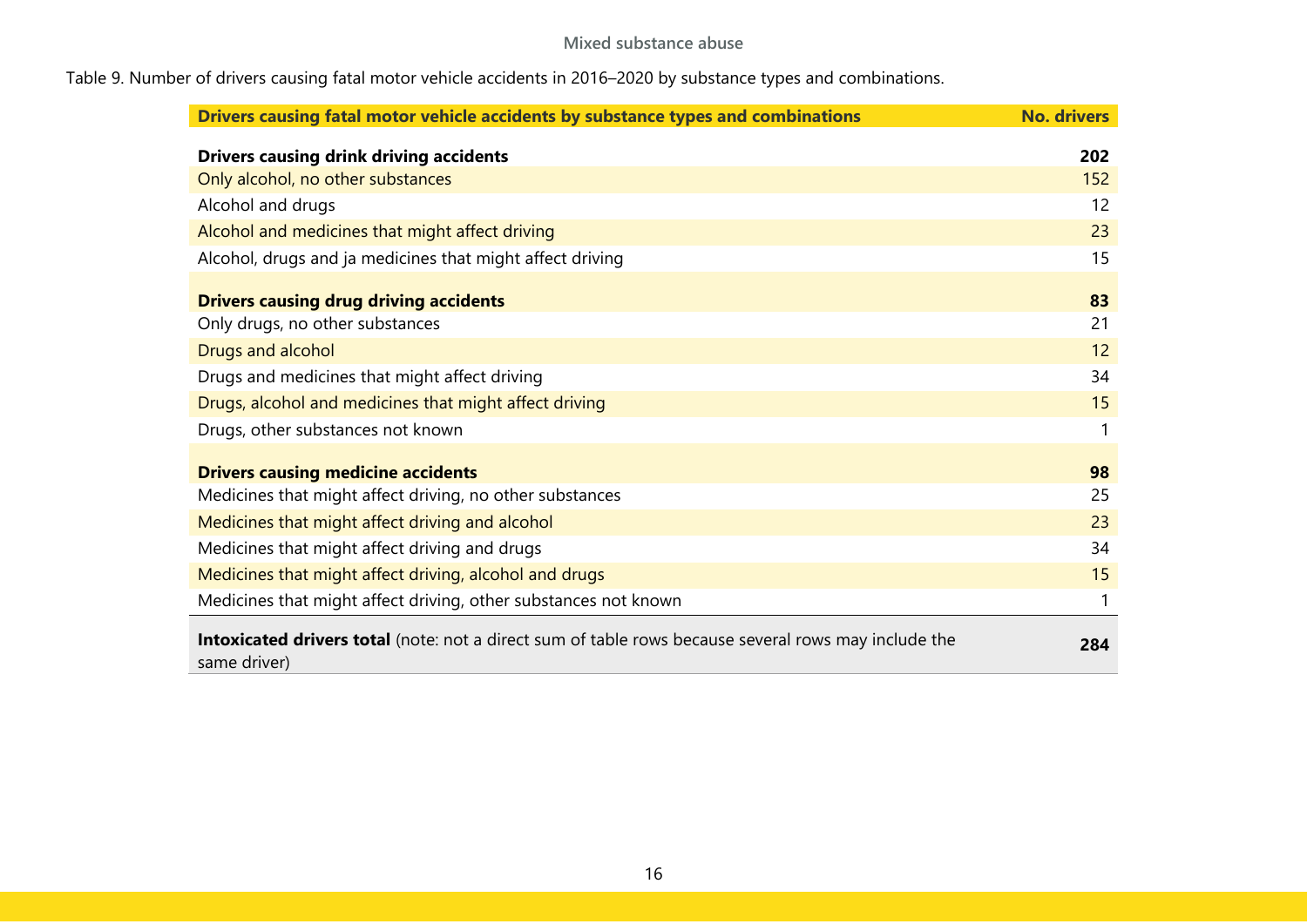**Mixed substance abuse**



Figure 10. Mixed substance abuse in fatal drink driving accidents in 2016–2020.

<span id="page-17-0"></span>

<span id="page-17-1"></span>Figure 11. Mixed substance abuse in fatal drug driving accidents in 2016–2020.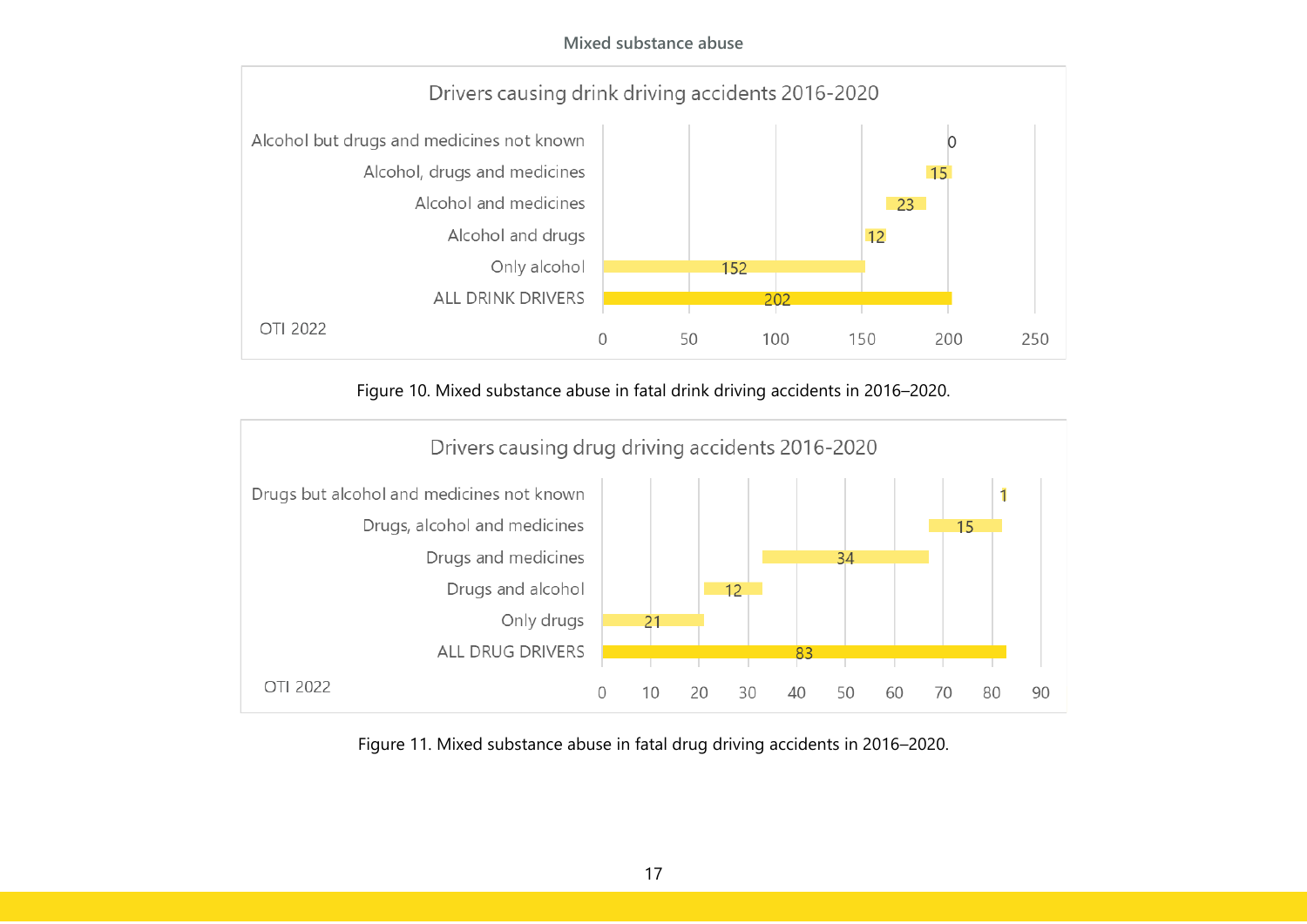# <span id="page-18-0"></span>**2 Accidents resulting in a death of a pedestrian or cyclist**

During 2016–2020, road accident investigation teams investigated a total of 83 fatal cyclist accidents and 109 fatal pedestrian accidents. A total of 176 motor vehicle drivers were involved in the accidents. 100 (57%) of them were the party causing the accident. Of the cycling accidents, 15 were single-vehicle accidents.

# <span id="page-18-1"></span>**2.1 Accidents caused by a motor vehicle driver under the influence of intoxicants resulting in the death of a pedestrian or cyclist**

Of the 100 motor vehicle drivers who caused the accident, 5 (5%) were under the influence of intoxicants. Four cyclists and one pedestrian were killed in accidents caused by intoxicated motor vehicle drivers. In two cases the cyclist was also intoxicated. Intoxication of 14 drivers is not known.

Of the five intoxicated motor vehicle drivers, two were under the influence of alcohol (at least) and three were under the influence of other substances than alcohol. In addition, one driver had blood alcohol content between 0.2–0.49 g/l.

None of 76 drivers of counter party motor vehicles were sober. Intoxication of 12 drivers is not known.

# <span id="page-18-2"></span>**2.2 Accidents resulting in the death of a pedestrian or cyclist under the influence of intoxicating substances**

Based on the accident investigation method the investigation teams determine the causing party in each accident. In addition to drivers' substances, information on pedestrians' and cyclists' substances is recorded in the database. In 2016–2020, a total of 109 pedestrians and 83 cyclists were killed in the accidents investigated by the accident investigation

teams. Information on substances was available for 88 pedestrian and 74 cyclists. The following information is based on cases where the information was available.

Of killed 74 cyclists, 14 were under the influence of alcohol (at least 0.5 g/l) and of killed 88 pedestrians, 19 were under the influence of alcohol. In addition to alcohol, one cyclist and two pedestrians were under the influence of other substances.

Pedestrians and cyclists were typically heavily intoxicated, with 32 (97%) of them having a blood alcohol content more than 1.2 g/l.

Of the killed 14 cyclists who were under the influence of alcohol, 7 died in single vehicle accidents and 7 in collisions with motor vehicles. Cyclist was the causing party in five of the seven collisions.

Of the killed 19 pedestrians who were under the influence of alcohol, all died in collisions with motor vehicles. Pedestrian was the causing party in 11 collisions.

Of the 35 accidents where a pedestrian or cyclist was under the influence of alcohol, 16 occurred between Friday 6 pm and Sunday 6 am. Of the accidents, 16 took place in a densely populated area. Of the accidents, 19 took place in June–September.

Of the 19 pedestrians under the influence of alcohol, six were aged between 18 and 24, eight between 25 and 44, and four between 45 and 74. Of the 14 cyclists under the influence of alcohol, three were aged between 25 and 44 and 11 between 45 and 74.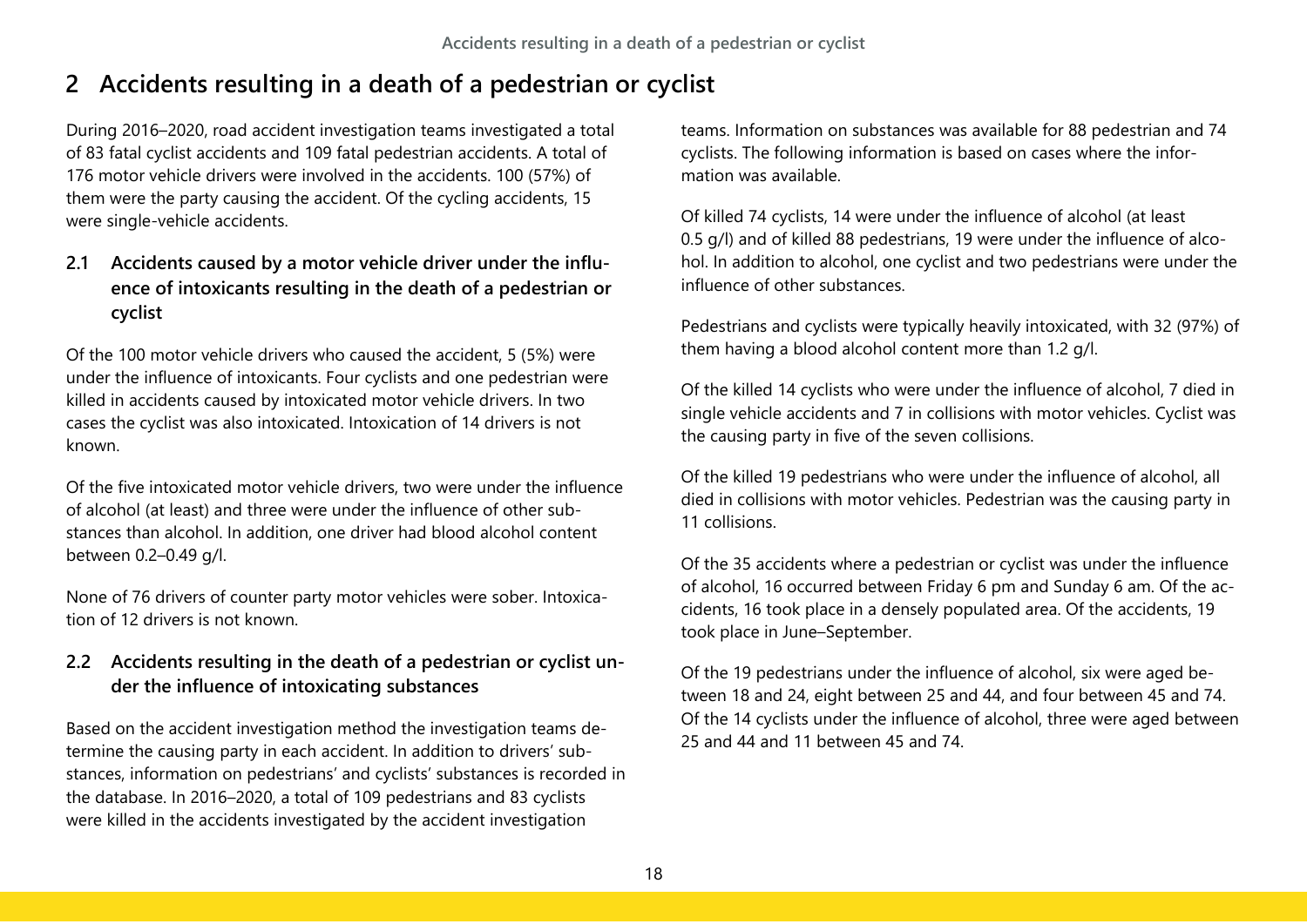# <span id="page-19-0"></span>**3 Risk factors noted and safety improvement proposals made by the road accident investigation teams**

The task of the road accident investigation teams is to determine the underlying reasons for an accident and to propose the necessary actions to improve traffic safety. The investigation team prepares an investigation report that includes a description of how the accident happened, the factors leading up to it and its consequences, as well as the investigation team's proposed improvements to traffic safety.

#### <span id="page-19-1"></span>**3.1 Risk factors**

In addition to effect of substances, other common risk factors in accidents caused by intoxicated drivers have been speeding, non-use of safety equipment and non-compliance with traffic laws.

Common risk factors were also drivers' state of mind, different medication issues, tiredness, not having a driving licence, inadequate driving experience and drunken passengers.

General risk factors related to the intoxicant-driver's vehicle are various kinds of shortcoming in the tyres. The passenger cars (227 vehicles) of the intoxicant-drivers who caused the fatal motor vehicle accident were 16 years old on average. Of the passenger cars driven by intoxicant-drivers, eight had technical faults that contributed to the occurrence of the accident and 20 were uninspected.

During the same period, the average age of passenger cars driven by nonintoxicated drivers causing fatal motor vehicle accidents (320 vehicles) was 14 years, five had technical faults and 17 vehicles were uninspected.

The most typical risk factors related to road and infrastructure were the road design without physical separation of opposing traffic lanes and fixed roadside obstacles (trees, poles, etc.).

## <span id="page-19-2"></span>**3.2 Safety improvement proposals**

In their safety improvement proposals, the accident investigation teams emphasise the significance of breath alcohol ignition interlock devices in the prevention of drink driving. Traffic control-related proposals that emphasise general improvement in the efficiency of speeding and drink driving control and the development of regional prioritisation are very common. The teams also support stricter penalties.

The accident investigation teams recognize the importance of awarenessraising and dissemination of information especially regarding to the effects of alcohol, drugs and medicines on driving ability. The accident investigation teams perceived driving under the influence of alcohol and other substances as a driving health problem. The teams proposed improved procedures in referral to rehabilitation, and geographical and institutional broadening of the traffic physician system in Finland. The information sharing protocols between healthcare and other authorities should also be improved, especially when the driver has diseases that affect driving.

In their safety improvement proposals related to vehicles, the accident investigation teams regarded measures for promoting the turnover of the vehicle fleet as of primary importance. Furthermore, the most common proposals are those related to the support of driver's performance (e.g. driving stability) and technologies for ensuring the driving right and safety belt use.

Safety proposals related to the traffic environment focus on the prevention of veering off the driving lane with various means, such as preferring road design with physical separation of opposing traffic, and the removal of fixed crash obstacles from the traffic environment.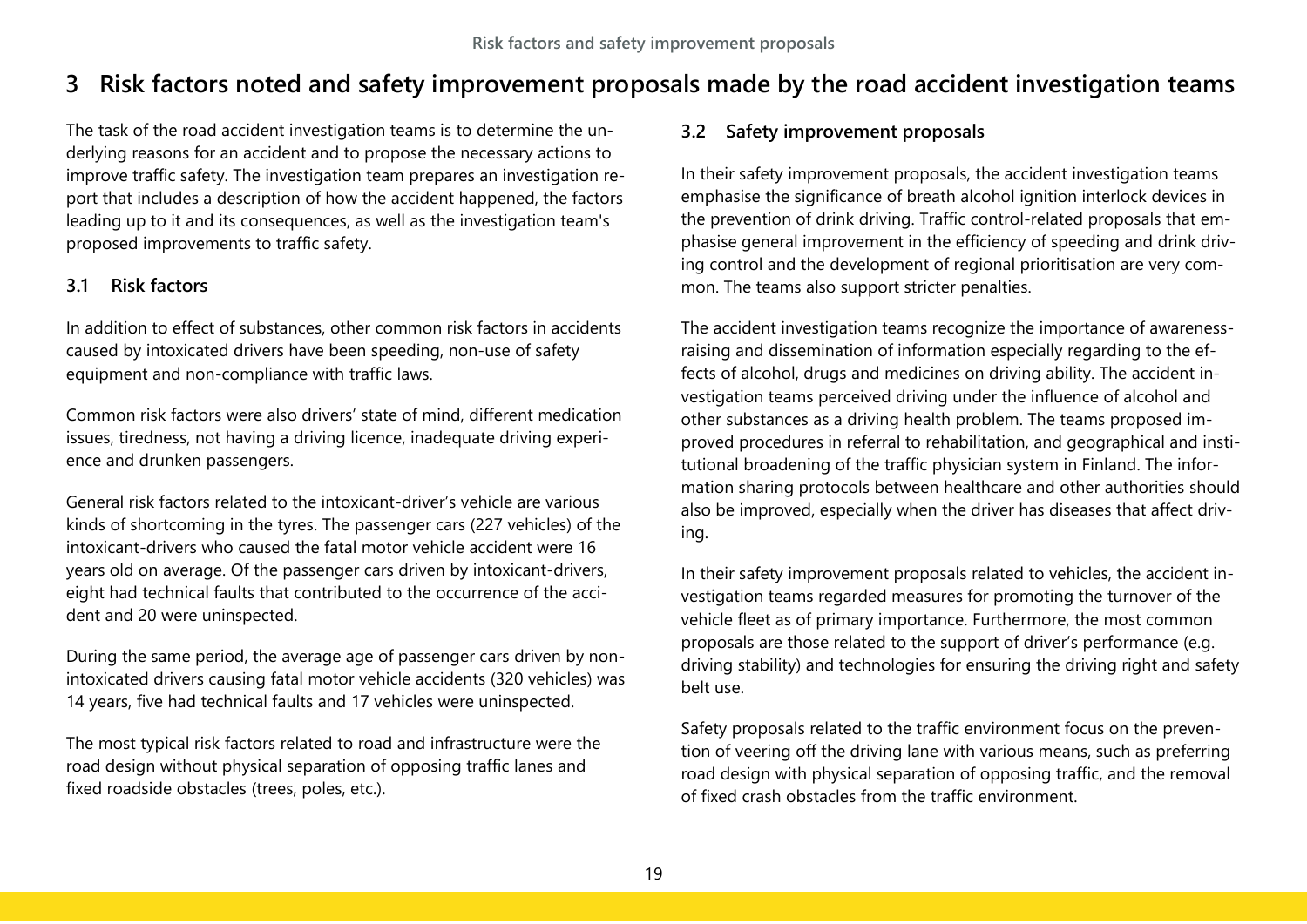#### **Summary**

# <span id="page-20-0"></span>**4 Summary**

Of the 748 drivers causing fatal motor vehicle accidents during 2016–2020 in Finland 284 (36%) were intoxicated. In addition, four cyclists and one pedestrian were killed in accidents caused by intoxicated motor vehicle drivers.

Of the 284 intoxicated drivers causing fatal motor vehicle accidents 85 (30%) were under the influence of two or more substances. Controlled by types of intoxicants, 202 (27%) of fatal motor vehicle accidents were drink driving accidents, 83 (11%) drug driving accidents and 98 (13%) medicine accidents.

The blood alcohol content of drivers under the influence of alcohol causing a fatal motor vehicle accident exceeded the limit of aggravated drink driving (1.2 g/l) in 151 (75%) of the accidents. Drink driving accidents mostly took place during weekends, in the evening and during the night and they were more typically single vehicle accidents than collisions between two or more motor vehicles.

Of the 83 drug drivers, 61 (73%) were mixed substance abusers having alcohol or medicines in their blood in addition to drugs. Compared to the previous five-year period (2011–2015), the number of drug driver accidents increased by 23 (a total 60 accidents in 2011–2015). This trend reflects the observations made by police according to which driving under the influence of drugs has tripled in the past ten years.

Drug driving accidents occurred quite evenly over the week, but Saturday showed the highest accident numbers from the weekdays. Most of the accidents occurred during the evening, night and early morning.

Unlike drink driving accidents, drug driving accidents were more often collisions than single vehicle accidents. Of drink driving accidents, 27% were collision whereas 43% of drug driving accidents were collisions.

The most common age group was drivers of 25–54 years for drink driving accidents and drug driving accidents, and the driver was in most cases male.

Most of those who died in motor vehicle accidents caused by intoxicated drivers were the drivers himself. The high severity of the accidents was often linked to the non-use of safety equipment.

Intoxicants had a role in several accidents fatal to pedestrians and cyclists as well. Of the killed 74 cyclists, 18 were intoxicated and of the killed 88 pedestrians 24 were intoxicated. Half of the drunken cyclists' accidents were single-vehicle accidents: falling, collisions to an obstacle or running off the road.

Of all 100 motor vehicle drivers causing a fatal pedestrian or cyclist accident, five drivers were intoxicated.

The accident investigation teams perceived driving under the influence of alcohol and other substances as a driving health problem. The teams proposed improvements in rehabilitation procedures, traffic physician system and information sharing protocols between healthcare and other authorities.

In their safety improvement proposals related to vehicles, the accident investigation teams regarded the development of technologies related to the support of driver's performance (e.g. driving speed support) and tech-